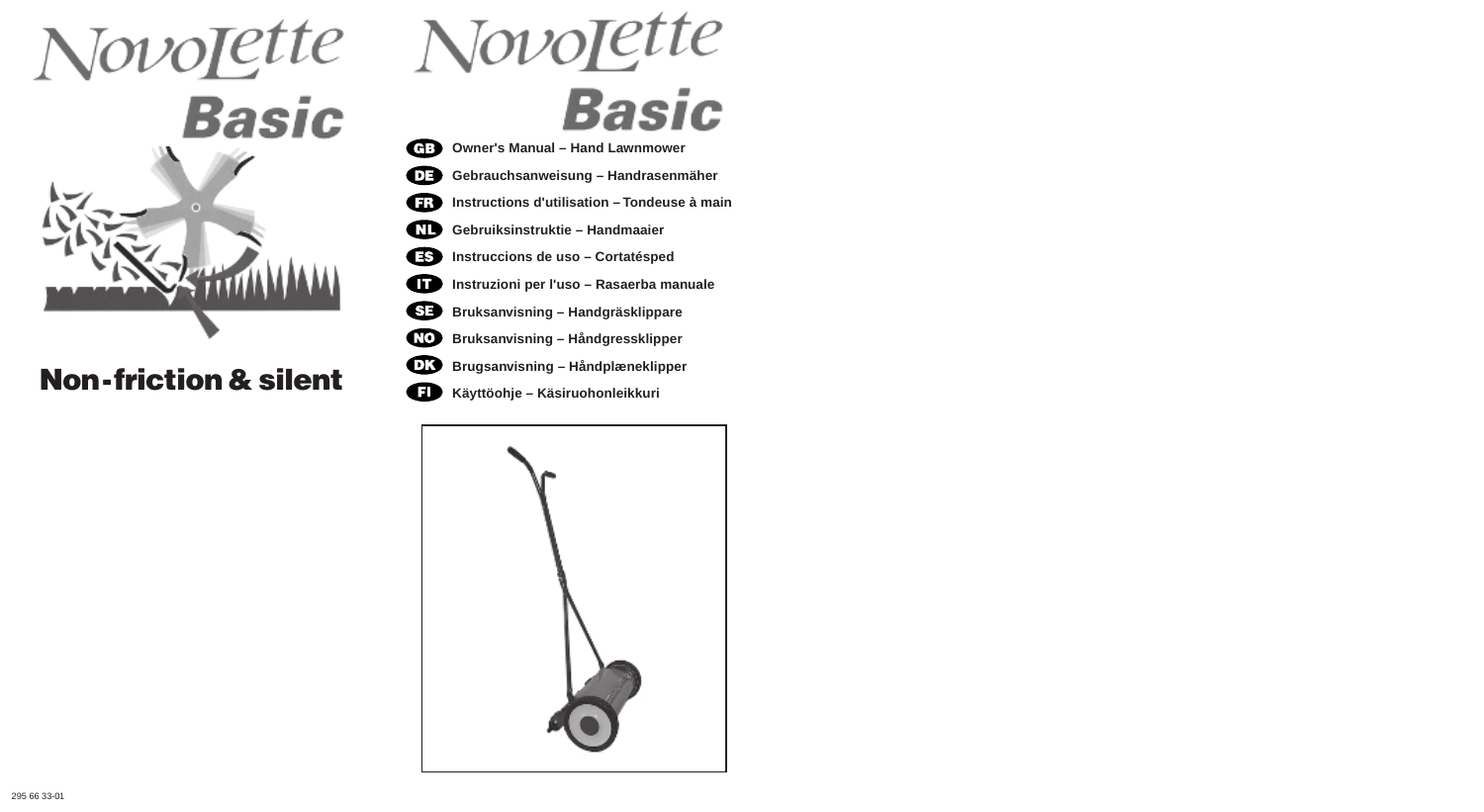













### **Owner's Manual**

#### **NovoLette – Hand Lawnmower** 40 cm model

The NovoLette lawnmower is a quality product which is manufactured with great precision. It will give many years of good service if used and maintained with reasonable care. It incorporates a friction free cutting method which is suitable for well-kept lawns etc. NovoLette is easy to handle and is quiet in use.

#### **Follow the instructions to ensure safe and correct use.**



- **•** For safe use, it is important that every person who uses the lawnmower is acquainted with the instructions.
- **•** Never allow children to use or play with the lawnmower.
- **•** Before use, check the function of the mower and the tightness of the nuts and screws.
- **•** Check that the lawn is free from stones and other objects that could cause personal injury or damage to the mower.
- **•** For maximum safety, protective goggles and robust shoes with nonslip soles should be worn.
- **•** Never use the mower barefoot. Take care when mowing sloping areas – mow diagonally if possible. Be careful when pulling the mower backwards.
- **•** Never mow near children or pets.
- **•** Use the mower only in daylight.
- **•** Avoid mowing when the lawn is wet and slippery.
- **•** Take care when resetting and servicing the mower. Protective gloves are recommended. Always use genuine spare parts.
- **•** When the mower is not in use it should be stored out of the reach of children. Remember that the cylinder rotates easily and the blades are sharp; the mower can cause serious personal injury.

| <b>D</b> Dati Tecnici       | $40 \, \text{cm}$ :s           |
|-----------------------------|--------------------------------|
| Peso E Cubatura con Imballo | $9.5$ kg / 0.05 m <sup>3</sup> |
| Peso netto                  | 8,8kg                          |
| Larghezza di taglio         | 400 mm                         |
| Altezza di taglio, 4 poss.  | $12 - 38$ mm                   |
| N. di tagli / m             | 36                             |
| Rullo di taglio, 5 lame.    | Diametro 150 mm                |
|                             |                                |

**Carter protezione** Acciaio laminato **Ruote** Polipropilene **Pignoni** Poliammide con fibra di vetro **Telaio** Tube in acciaio **Impugnatura** Tubi in acciaio con presa morbida epdm **Rivestimento** Tutte le parti in acciaio sono verniciate a forno **Raccogli-erba** Accessorio

| <b>ସ⊒ Tekniska data</b>        | $40 \, \text{cm}$ :s         |
|--------------------------------|------------------------------|
| Bruttovikt / volym, emballerad | 9,5 kg / 0,05 m <sup>3</sup> |
| <b>Nettovikt</b>               | 8,8 kg                       |
| Klippbredd                     | 400 mm                       |
| Klipphöjd, 4 pos.              | $12 - 38$ mm                 |
| Antal klipp / m                | 36                           |
| Knivcylinder, 5 knivar         | Diameter 150 mm              |
|                                |                              |

**Skyddsplåt** Stål **Hjul** Polypropylene **Drev** Polyamid med glasfiber **Ram** Dubbla stålrör **Handtag** Stålrör med EPDM-handtag **Ytbehandling** Samtliga ståldetaljer pulverlackerade **Uppsamlare** Tillbehör

| <b>CO</b> Tekniske data | $40 \, \text{cm}$ :s           |
|-------------------------|--------------------------------|
| Vekt / volum, emballert | $9.5$ kg / 0.05 m <sup>3</sup> |
| Nettovekt               | 8,8 kg                         |
| Klippebredde            | 400 mm                         |
| Klippehøyder, 4 trinn   | $12 - 38$ mm                   |
| Antall klipp / m        | 36                             |
| Knivsylinder, 5 kniver  | Diameter 150 mm                |

**Deksel** Stål **Hjul** Polypropylene **Drev** Polyamid med glasfiber **Ramme** Doble stålrör **Håndtak** Stålrör med EPDM-håndtag **Finish** Samtliga ståldetaljer pulverlakkert **Oppsamler** Ekstrautstyr

| <b>OR</b> Tekniske data         | $40 \, \text{cm}$ :s         |
|---------------------------------|------------------------------|
| Bruttovægt / volumen (i karton) | 9,5 kg / 0,05 m <sup>3</sup> |
| Nettovægt                       | 8,8 kg                       |
| Klippebredde                    | 400 mm                       |
| Klipphøjde, 4 pos               | $12 - 38$ mm                 |
| Antal klip pr. m.               | 36                           |
| Knivcylinder, 5 knive           | 150 mm diameter              |

**Grenskærm** Stål **Hjul** Polypropylene **Drev** Polyamid med glasfiber **Ramme** Dobbelt stålrørkonstruktion **Håndtag** Stålrør med EPDM-håndtag **Finish** Alle ståldetaljer er pulverlakerede **Opsamler** Tillbehør

| <b>ED</b> Tekniset tiedot  | $40 \, \text{cm}$ :s         |
|----------------------------|------------------------------|
| Kuljetuspaino / - tilavuus | 9,5 kg / 0,05 m <sup>3</sup> |
| Nettopaino                 | 8,8 kg                       |
| Leikkuuleveys              | 400 mm                       |
| Leikkuukorkeudet, 4 kpl    | $12 - 38$ mm                 |
| Leikkuita / m              | 36                           |
| Leikuusylinteri, 5 terää   | Halkaisija 150 mm            |

**Suojakotelo** Teräslevy **Pyörät** Polypropyleeni **Hammasrattaat** Polyamidi ja lasikuitu **Asia** Kaksois-teräsputki **Kahva** Teräsputket EPDM-pehmusteella **Pinnoitus** Kaikki teräosat on puuterimaalattu **Ruohonkerääjä** Lisävaruste

#### **THE HANDLE**

The handle is assembled using the nuts and bolts packed with your mower. See fig.1. The handle is fitted to the mower by holding it vertically, pressing the lower arms together and locating them into place.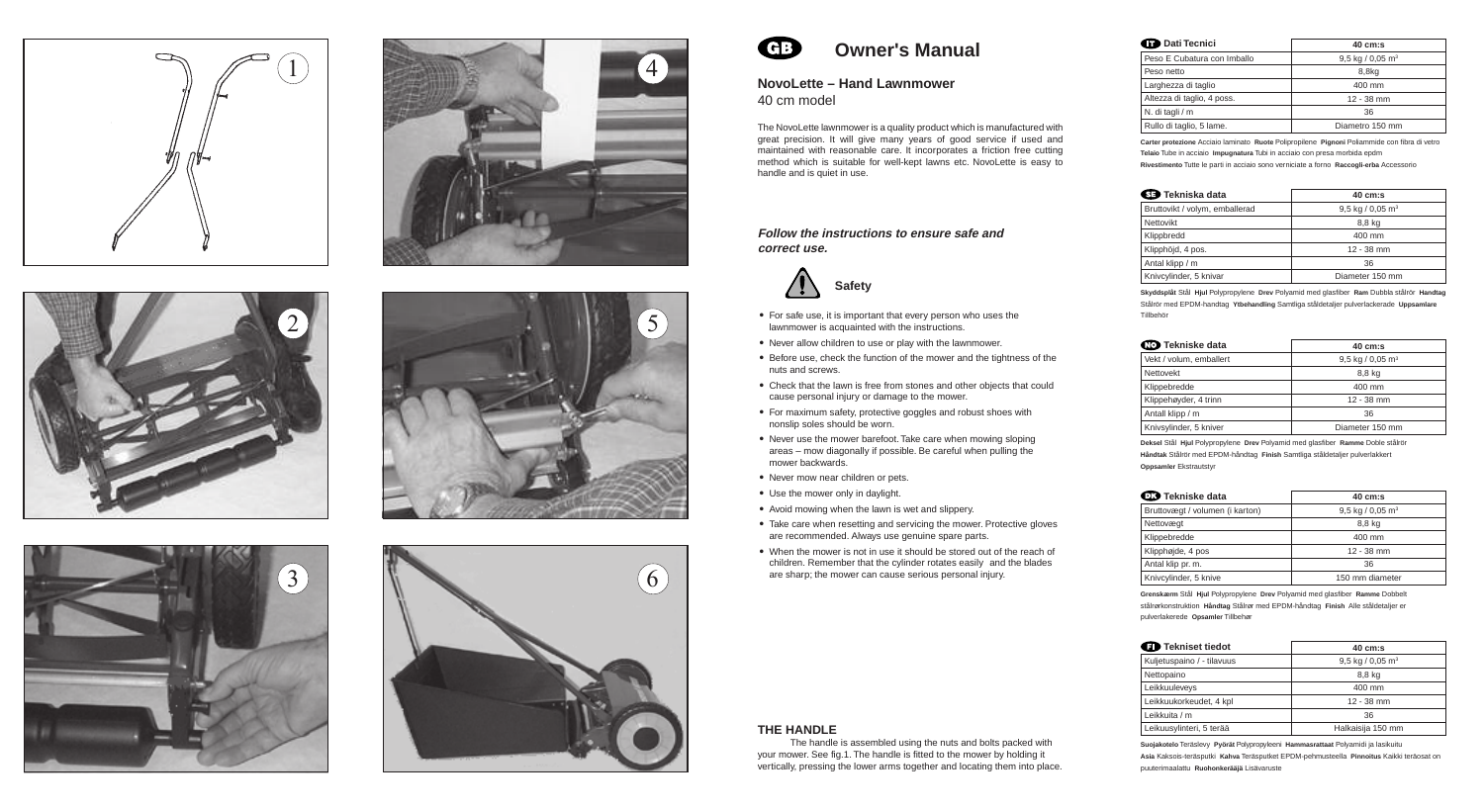#### **Mowing**

A well-kept lawn needs mowing once a week, or even more frequently during the growing season. The best results are obtained by frequent mowing when the grass is dry. The mowing should be done at normal walking pace, in straight lengths, with the cuts overlapping. The height of the cut grass should not be too low. The best results is obtained with the cutting height set at one of the two positions in the middle.

#### **Setting the cutting height. Fig 3**

Four different cutting heights are available. Adjustment is carried out by pulling out the setting knobs and replacing them in the desired position. Check that the setting is the same on both sides.

#### **Adjusting the cutting function. Figs 4 and 5**

The mower is correctly adjusted when delivered. There is a gap of a few hundredths of a millimeter between the cylinder blades and the bottom blade. The blades are of hardened steel and retain their sharpness over many years if the mower is correctly used and well maintained.

Stones and other objects can cause damage to the cylinder blades and the bottom blade. Small burrs can arise which cause a scraping sound. This sound disappears gradually if the damage is only slight.

Small blemishes (burrs) can be removed using a small file or similar. The filing must be done with care so that the cutting edges of the blades are not damaged. In cases of serious wear or damage, the blade cylinder and bottom blade must be returned for round grinding, flat grinding or replacement.

Adjustment may become necessary if the mower starts to cut unevenly or make more noise after a long period of use. Turn the mower upside down and, as in fig 4, locate any damage to the blades. File away burrs and uneven parts (taking care not to damage the cutting edges). Then test the blade setting by cutting paper. Use a paper quality which matches the paper in these instructions.

Loosen both screws until the cylinder can just be rotated freely. Start to tighten the left-hand screw (fig. 5) and rotate the cylinder until it begins to make light contact with the bottom blade. Then loosen the screw so that the cylinder just leaves the bottom blade and rotates quietly. Repeat this procedure on the right-hand side. Check the setting as before, with paper. Accurate adjustment gives the best mowing results.

#### **Maintenance**

The mower should be cleaned each time it is used. A deposit of grass on the blades impedes the cutting action.

Lubricate the blade edges and mowing parts at the end of the season. The mower should be stored in a dry place.

Small repairs can usually be carried out by the owner. If assistance is needed with service or spare parts, contact the nearest retailer.

The product liability act does not apply in cases of misuse or faulty repair work. Use only genuine spare parts.

#### **Grass collector. Fig 6**

A grass collector is available as an extra accessory. Collection functions best in dry weather with the mowing done at an even, brisk walking pace.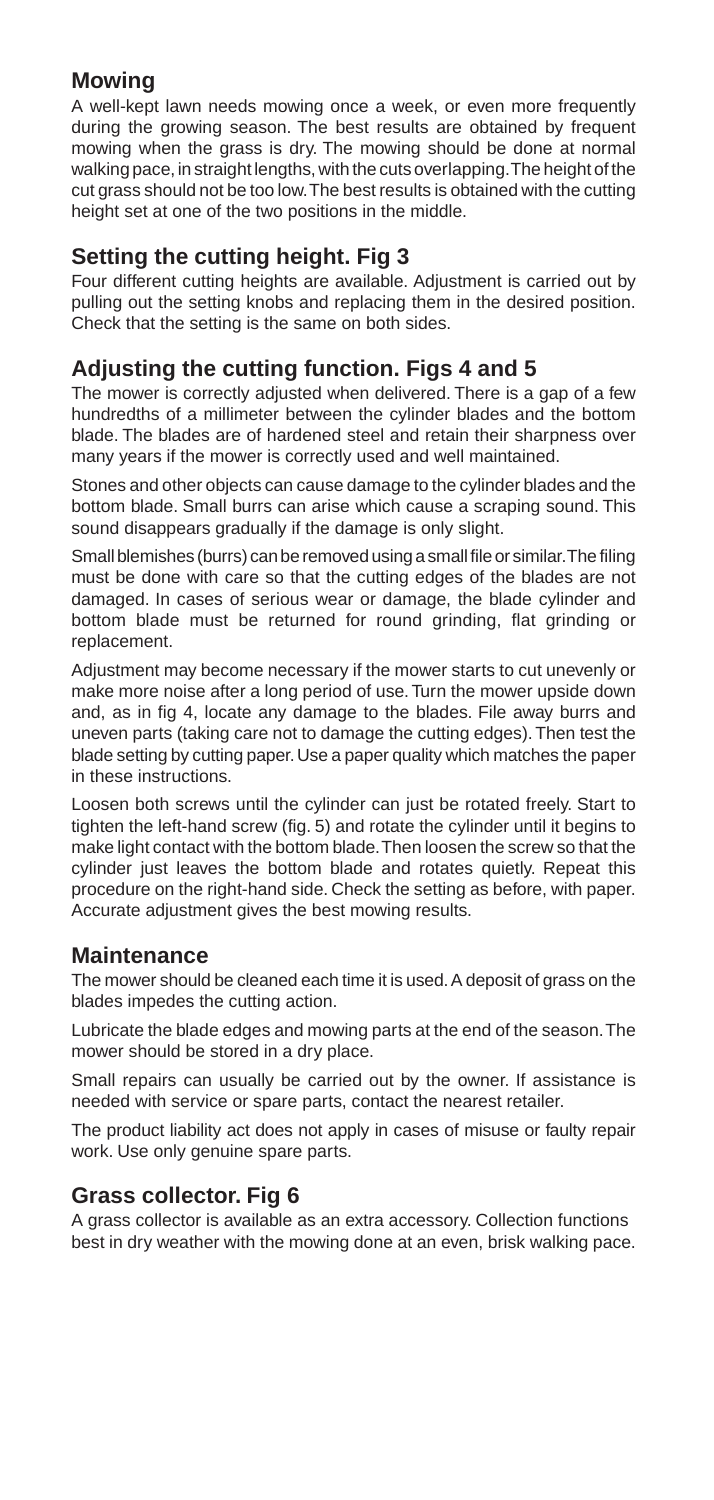

## **Gebrauchsanweisung**

#### **NovoLette – Handrasenmäher**

#### Model 40 cm

Der NovoLette Handrasenmäher ist ein präzisionsgefertigtes Qualitätsprodukt, das bei richtiger Pflege und Bedienung uneingeschränkt funktionstüchtig bleibt. Der Rasenmäher arbeitet mit einem berûhrungslose Schneidsystem, das zur Pflege von Rasenflächen in Einfamilienhausgärten u.ä. konstruiert ist. NovoLette ist leicht zu bedienen und schneidet fast geräuschlos.

#### **Für eine korrekte Benutzung müssen Sie die nachfolgenden Anweisungen unbedingt befolgen.**



#### **Sicherheitsbestimmungen**

- **•** Aus Sicherheitsgründen muß jeder, der den Handrasenmäher benutzt, mit dem Inhalt dieser Bedienungsanweisung vertraut sein.
- **•** Kinder niemals den Rasen mähen oder mit dem Rasenmäher spielen lassen!
- **•** Vor der Benutzung die Funktion des Rasenmähers überprüfen und sicherstellen, daß alle Schrauben und Muttern fest angezogen sind.
- **•** Es ist sicherzustellen, daß sich auf der Rasenfläche keine Steine oder anderen Gegenstände befinden, die Verletzungen oder Geräteschäden verursachen könnten.
- **•** Für eine optimale Sicherheit empfiehlt sich das Tragen einer Schutzbrille und kräftiges Schuhwerk mit rutschfester Sohle.
- **•** Nie barfuß mähen! Vorsicht beim Mähen von Hangflächen diese sollten möglichst diagonal gemäht werden. Vorsicht insbesondere beim Zurückziehen des Gerätes.
- **•** Nie in der Nähe von Kindern oder Tieren mähen!
- **•** Nur bei Tageslicht mähen.
- **•** Möglichst nicht mähen, wenn der Rasen naß und rutschig ist.
- **•** Vorsicht bei der Einstellung und Instandhaltung des Gerätes. Hierbei empfiehlt sich das Tragen von Schutzhandschuhen. Stets Originalersatztteile verwenden.
- **•** Wenn der Rasenmäher nicht benutzt wird, ist er für Kinder unzugänglich abzustellen. Die leichtgängige Walze und die scharfen Messerklingen können bei Menschen ernsthafte Verletzungen hervorrufen.

#### **FÜHRUNGSGESTÄNGE**

Obere und untere Führungsholme werden mit Hilfe der mitgelieferten Schrauben und Muttern montiert, sh. Figur 1. Am Gerät wird das Führungsgestänge befestigt, indem Sie die unteren FÜhrungsholme leicht zusammenpressen und am Gerät in die dafür vorgesehene Position bringen.

#### **Mähen**

Ein gepflegter Rasen sollte einmal pro Woche geschnitten werden. In der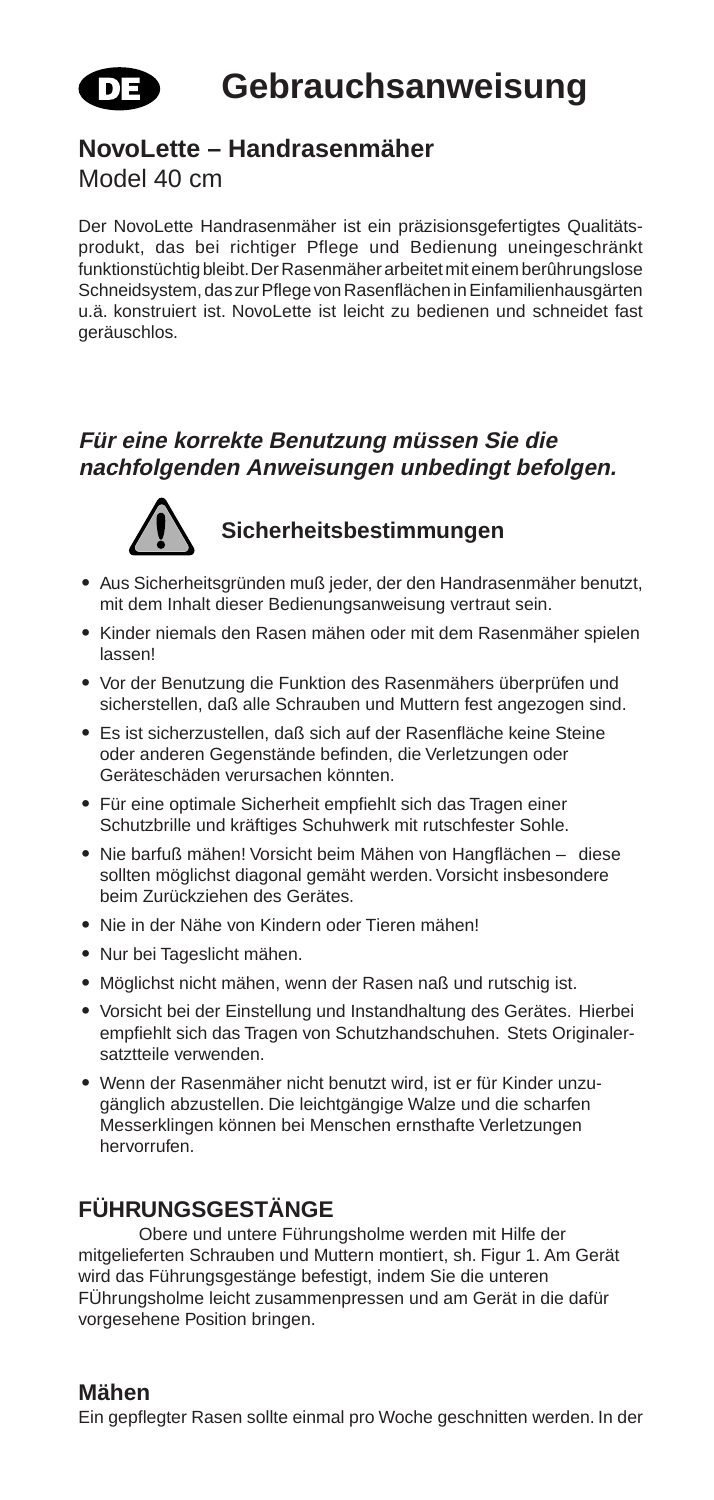intensiven Wachstumsperiode kann auch noch häufigeres Mähen erforderlich werden. Das beste Ergebnis wird erzielt, wenn oft gemäht wird und das Gras dabei trocken ist. Um eine saubere Schnittfläche zu erhalten, sollte das Mähen in normalen Gehtempo und in geraden Bahnen erfolgen, die sich gegenseitig überlappen. Den Rasen möglichst nicht zu kurz schneiden. Optimal ist eine Einstellung der Schnitthöhe auf eine der beiden mittleren Stufen.

#### **Schnitthöheneinstellung, Abb. 3**

Der Rasenmäher kann auf vier verschiedene Schnitthöhen eingestellt werden. Zur Einstellung werden die Stellknöpfe herausgezogen und in die gewünschte Position gebracht. Es ist darauf zu achten, daß die Einstellung auf beiden Seiten gleich ist.

#### **Verstellung der Schneidfunktion, Abbs 4 und 5**

Der Rasenmäher wird voreingestellt vom Werk ausgeliefert. Das Spiel zwischen Messerwalze und Untermesser beträgt wenige Hundertstel mm. Die Messer sind aus gehärtetem Material und bleiben bei richtiger Bedienung und sorgfältiger Pflege des Rasenmähers jahrelang scharf.

Steine o.ä. können sowohl die Messerwalze als auch das Untermesser beschädigen. Es können kleine Grate entstehen, die ein knackendes Geräusch verursachen. Handelt es sich um geringfügige Schäden, verschwindet das Geräusch allmählich wieder.

Kleinere Schäden (Grate) können auch mit Hilfe einer Feile o.ä. abgeschliffen werden. Beim Schleifen ist mit äußerster Vorsicht vorzugehen, damit die Schneidkanten der Messer nicht zerstört werden. Bei stärkerer Abnutzung und größeren Schäden müssen Messerwalze und Untermesser zum erneuten Rundschliff bzw. Planschliff (oder zur Auswechselung) eingeliefert werden.

Sollte der Rasenmäher nach längerer Zeit der Benutzung unsauber schneiden oder lärmen, kann eine Neueinstellung erforderlich sein. Den Rasenmäher gemäß Abb. 4 umdrehen, und zunächst eventuelle Schäden an Messerwalze bzw. Untermesser ausfindig machen. Unebenheiten und Grate vorsichtig abschleifen. (Vorsicht an den Schneidkanten!) Danach die Messereinstellung durch Schneiden von Papier testen. Die Papierstärke sollte dem Papier dieser Bedienungsanweisung entsprechen.

Die beiden Schrauben so weit lösen, daß die Messerwalze gerade noch frei rotiert. Anschließend zuerst die linke Schraube (fig. 5) vorsichtig anziehen, während die Messerwalze rotiert, bis sie leichten Kontakt mit dem Untermesser bekommt. Danach die Schraube wieder so weit lösen, bis die Messerwalze das Untermesser nicht mehr berührt (geräuschlos rotiert). Die Prozedur auf der rechten Seite wiederholen. Die Einstellung wie oben mit Hilfe von Papier kontrollieren. Höchste Präzision gewährleistet ein optimales Schnittergebnis.

#### **Pflege**

Nach jeder Benutzung ist der Rasenmäher zu reinigen. Grasablagerungen auf Messerwalze und Untermesser führen zu einer Verschlechterung der Schneidfunktion.

Am Ende der Mähsaison die Messerklingen und bewegliche Teile schmieren. Der Rasenmäher sollte an einem trockenen Ort abgestellt werden.

Kleinere Reparaturen können in der Regel vom Benutzer selbst durchgeführt werden. Falls Sie jedoch Hilfe bei der Instandhaltung oder Ersatzteile benötigen, wenden Sie sich bitte an einen Fachhändler in Ihrer Nähe.

Die Garantie gilt nicht für Schäden, die infolge fehlerhafter Bedienung oder Reparaturen entstehen. Ausschließlich Originalersatzteile verwenden.

#### **Grasfangbox, Abb. 6**

Die Grasfangbox ist als Zubehör erhältlich. Das Auffangen funktioniert am bestem bei trockenem Wetter und beim Mähen in gleichmäßigem, zügigem Gehtempo.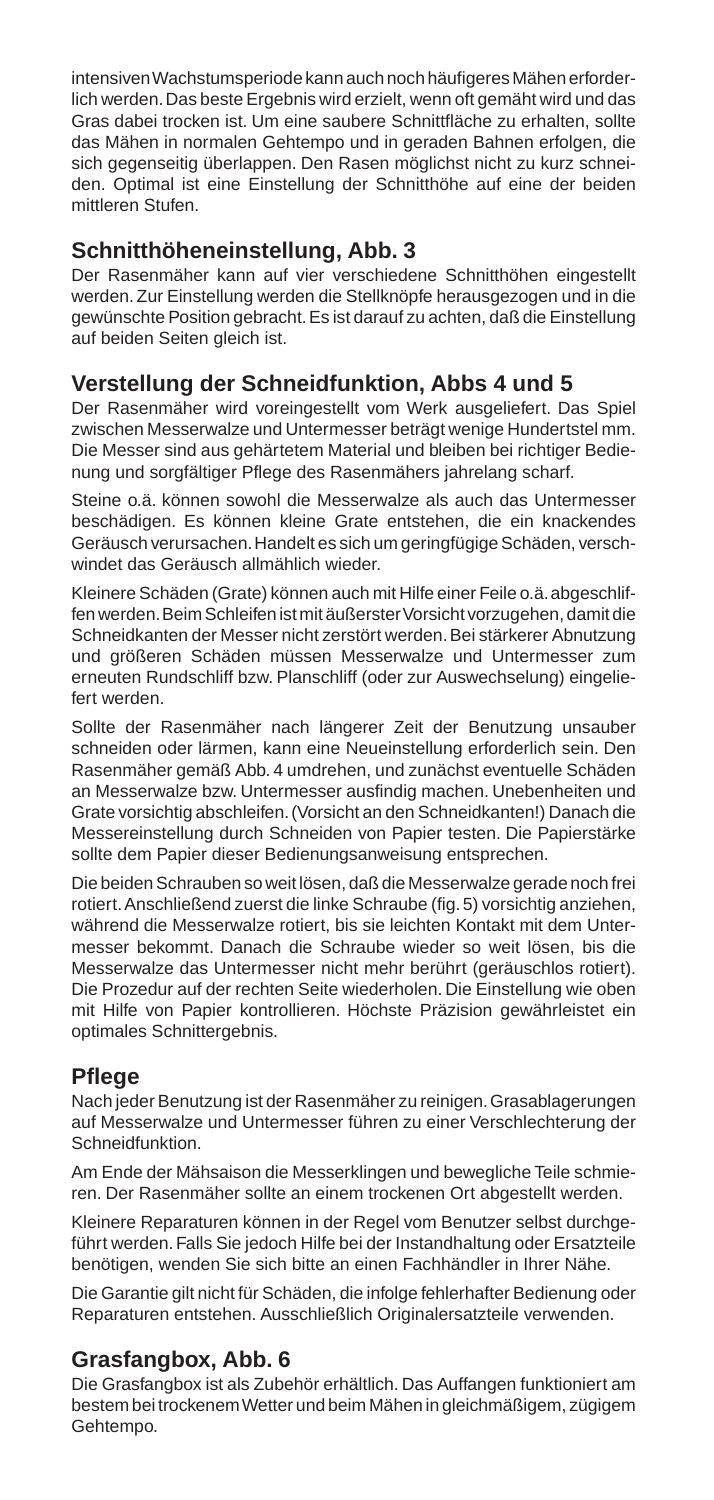

#### **NovoLette – tondeuse à main**

40 cm modèle

La tondeuse NovoLette est un produit de qualité qui est fabriqué avec une extrême précision. Votre tondeuse vous donnera toute satisfaction pendant longtemps, si vous suivez avec attention tous les conseils d'utilisation et d'entretien. La NovoLette est facile et sûre d'utilisation grâse à son système de coupe à friction libre.

#### **Lisez attentivement le mode d'emploi avant utilisation.**



#### **Règles de sécurité**

- **•** Lire le manuel d'utilisation afin de vous familiariser avec les méthodes d'utilisation de la tondeuse.
- **•** Ne jamais laisser tondre le gazon à des enfants ou des personnes n'étant pas habituées à l'utilisation de la tondeuse.
- **•** Vérifier le fonctionnement de la machine et le serrage des ècrous et des vis.
- **•** Avant de démarrer la tonte, veiller à ce que les objects de type cailloux, os, débris en tout genre aient été ôtés du gazon.
- **•** Porter des lunettes de protection et des chaussures à semelles antidérapantes.
- **•** Ne pas tondre la pelouse pieds nus. Attention quand vous tondez en pente inclinée! Si possible, tondez en diagonale. Faites attention lorsque vous traînez la tondeuse en arrière.
- **•** Ne pas tondre lorsque les enfants ou les animaux de compagnie sont proches de la zone de tonte.
- **•** Tondre seulement à la lumière du jour.
- **•** Ne pas utiliser la tondeuse sur un gazon trop humide.
- **•** Faites attention lors de l'assemblage et de l'utilisation de la machine. Le port de gants protecteurs est conseillé. Utilisez toujours des pièces détachées d'origine.
- **•** A l'arrêt est mettre la machine hors de portée des enfants. (Ne pas oublier que le cylindre de coupe tourne facilement et que les lames sont très coupantes)

#### **LE BRANCARD**

L´assemblage du brancard est possible grâce à l´utilisation des écrous fournis avec votre tondeuse (voir figure 1). Le brancard est fixé sur votre tondeuse on le tenant verticalement et en exerçant une pression vers le bas à l´aide des deux bras.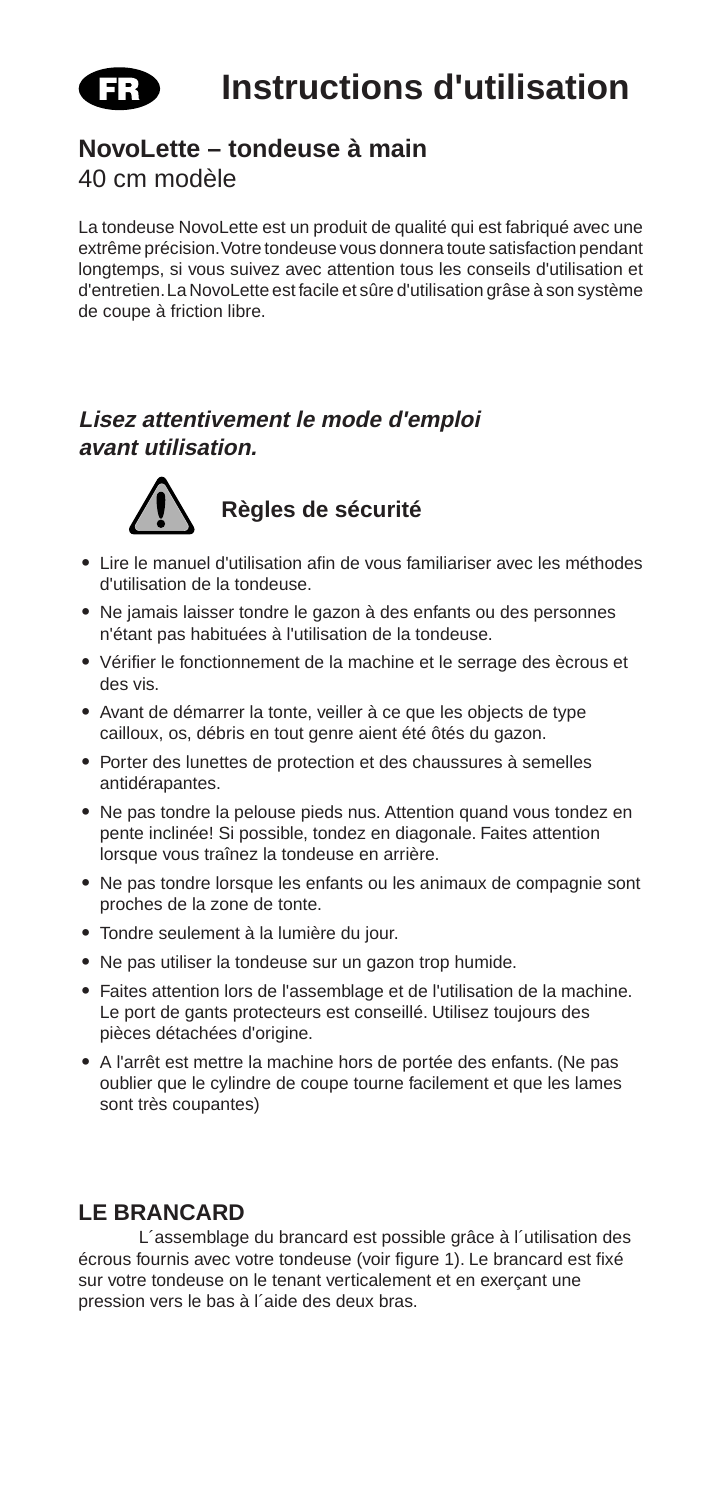#### **Tondre**

Pour obtenir une pelouse impreccable, il est nécessaire de tondre une fois par semaine, ou même plus fréquemment en pleine saison. Pour de meilleurs résultats, tondez quand l'herbe est sèche. La tonte s'effectue à un rythme de marche normal, de façon rectiligne, en adoptant la technique de l'aller retour. La hauteur de coupe la plus basse ne donne pas d'excellents résultats lorsque l'herbe est relativement haute. Pour le meilleur résultats, il est préférable de règler la hauteur de coupe sur l'une des deux positions intermédiaires.

#### **Régulage de la hauteur de coupe (Fig. 3)**

Votre tondeuse peut être réglée à 4 hauteurs de coupe différentes. Le réglage s'effectue en tirant simultanément les deux boutons situés de chaque côté de la face antérieure du roulcau et en choisissant la hauteur de coupe désirée. Attention!! la position du roulcau la plus basse donne la hauteur de coupe maximum…

#### **Ajustement du cylindre d'auto-affutage (Fig. 4&5)**

Votre tondeuse est livrée avec un cylindre d'auto-affutage positionné de sorte à vous permettre une coupe parfaite et régulière. De petites traces d'usure sur les lames, dûes à des pierres présentes sur votre pelouse disparaîtront rapidement au fur et à mesure de l'utilisation, en effet, le cylindre d'auto-affutage a pour rôle principal de maintenir les lames hélicoidales à un niveau d'affutage idéal. Le réglage du cylindre d'autoaffutage n'est nécessaire qu'après une longue période d'utilisation. Il s'effectue directement en tirant sur les 2 boutons situés entre les roues et le roulcau de réglage de hauteur de coupe, ajustez à la position souhaitée. L'utilisateur aura tout intérêt a réduire l'espace entre le cylindre d'autoaffutage et les lames hélicoidales lorsque l'herbe est épaisse et drue, et à l'augmenter lorsque l'herbe est fine. N'omettez pas de repousser les 2 boutons d'ajustement avant de réutiliser votre tondeuse, il est judicieux de contrôler le réglage en plaçant une feuille de papier entre le cylindre d'autoaffutage et les lames afin de s'assurer que le contact entre ces deux pièces existe bien. Ceci vous permettra d'obtenir une finition des plus uniforme et des plus parfaite. PRENEZ GARDE A VOS DOIGTS ET FAITES TOU-JOURS ATTENTION DE NE PAS VOUS COUPER OU VOUS BLESSER EN REGLANT LA COUPE DE VOTRE TONDEUSE.

#### **L'entretien**

Il importe de maintenir la machine bien propre et de la nettoyer chaque fois que vous l'utilisez. L'herbe collée sur les lames gêne la coupe.

Il est nécessaire de graisser sans ménagement les bords coupants des lames ainsi que toutes les autres pièces en mouvement telles que les roues, les boutons de réglage… Rangez votre tondeuse dans un endroit sec pendant l'hiver.

Les menues réparations peuvent être assurées par le propriétaire de la machine. En outre, si vous avez besoin d'une assistance plus poussée n'hésitez pas à contacter le détaillant ou le service après vente le plus proche de chez vous.

L'utilisation de pièces détachées autres que celles d'origine entraînerait automatiquement l'annulation de la prise en garantie d'une éventuelle panne.

#### **Bac à herbe (Fig. 6)**

L'utilisation d'un bac à herbe vous permettra d'améliorer la finition de la coupe. Cependant, veillez à utiliser ce bac quand le temps est sec.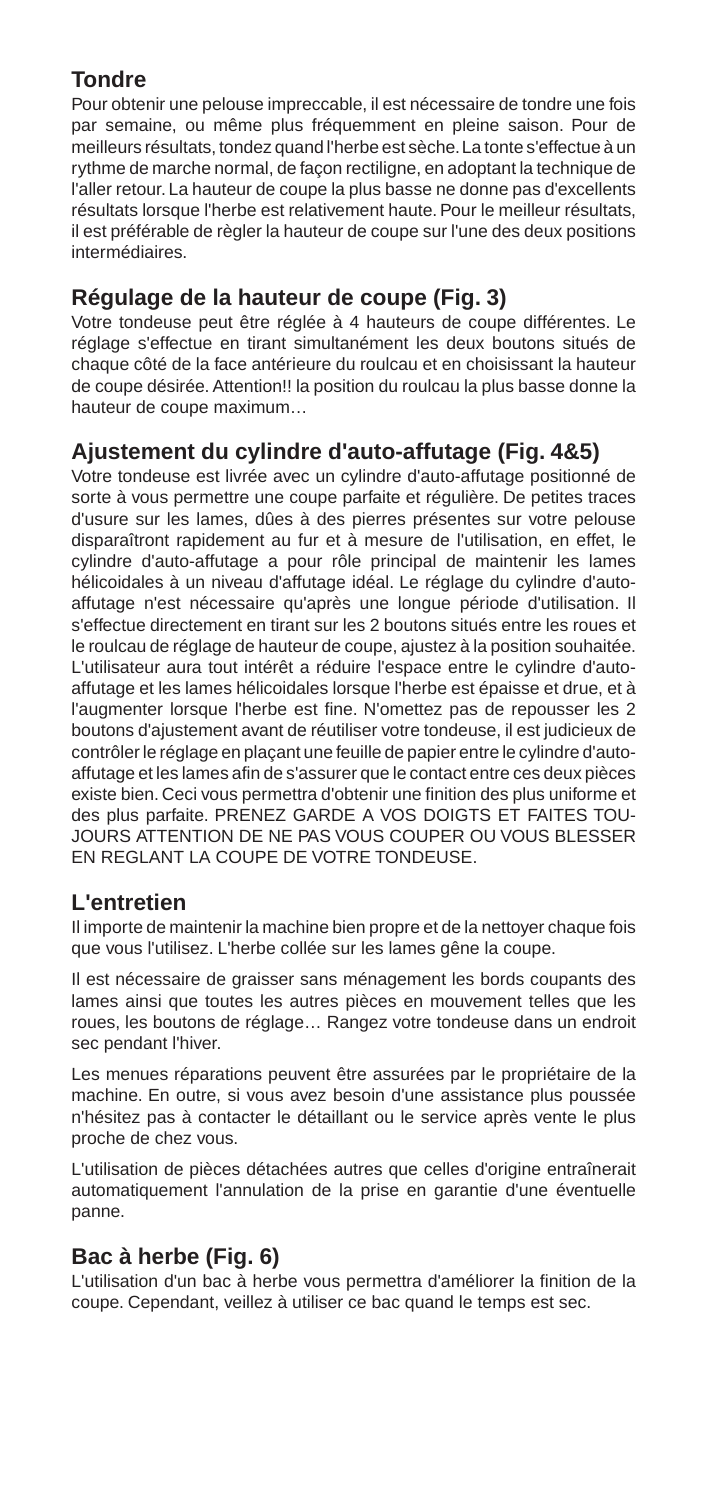

## **Gebruiksinstruktie**

#### **NovoLette – handmaaier**

#### 40 cm. maaibreedte

De NovoLette grasmaaier is een kwaliteitsprodukt dat met grote precisie is ontworpen. U zult er vele jaren plezier van hebben mits u hem op de juiste manier gebruikt en onderhoudt. Hij beschikt over een maaimethode zonder wrijving die zorgt is voor goed onderhouden gazons. NovoLette is makkelijk en stil in het gebruik.

#### **Volg de instrukties voor veilig en juist gebruik.**



**Veiligheid**

- **•** Voor veilig gebruik is het belangrijk dat iedere gebruiker van de handmaaier op de hoogte is van de instrukties.
- **•** Laat nooit kinderen de handmaaier gebruiken of ermee spelen.
- **•** Controleer voor het gebruik de funkties van de maaier en kijk of moeren en schroeven goed vast zitten.
- **•** Zorg ervoor dat het gazon vrij is van stenen en andere objecten die persoonlijk letsel of schade aan de maaier kunnen veroorzaken.
- **•** Draag voor maximale veiligheid een veiligheidsbril en stevige schoenen met stroeve zolen.
- **•** Gebruik de maaier nooit met blote voeten. Let op bij het maaien van hellende vlakken - maai indien mogelijk diagonaal. Wees voorzichtig als u de maaier naar achteren trekt.
- **•** Maai nooit vlakbij kinderen of huisdieren.
- **•** Gebruik de maaier alleen met daglicht.
- **•** Maai niet als het gras nat en glad is.
- **•** Let op bij het nakijken van de maaier. Veiligheidshandschoenen worden aanbevolen. Gebruik altijd de originele onderdelen.
- **•** Als de maaier niet wordt gebruikt dient u hem buiten het bereik van kinderen op te bergen. Onthoud dat de kooi makkelijk draait en dat de messen scherp zijn: de maaier kan delete ernstig persoonlijk letsel opleveren.

#### **DE DUWBOOM**

De twee delen van de duwboom worden aan elkaar bevestigd met de bijgeleverde bouten en moeren (fig. 1). De duwboom wordt aan het maaigedeelte bevestigd door één onderkant op de juiste plaats te bevestigen en de andere onderkant eerst naar binnen te drukken, zodat u die ook kunt bevestigen.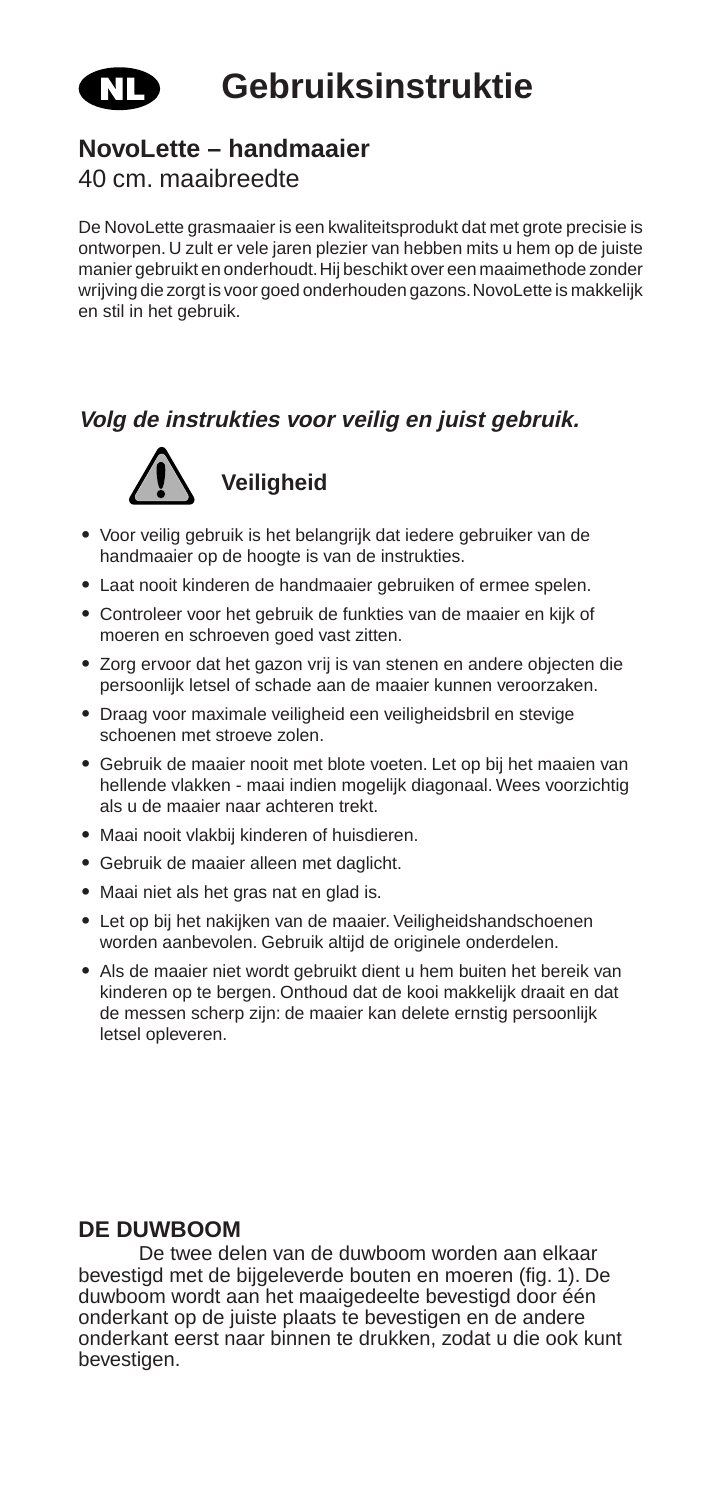#### **Maaien**

Een goed onderhouden gazon dient eenmaal per week gemaaid te worden, of zelfs vaker gedurende het groeiseizoen. De beste resultaten worden behaald als men regelmatig maait als het gras droog is. U kunt het beste in een normaal looptempo maaien, in rechte banen, iets overlap-pend. Het te maaien gras mag niet te hoog zijn. Het beste resultaat wordt verkregen met de vastgestelde maaihoogte in een van de twee middelste posities.

#### **Het instellen van de maaihoogte (figuur 3)**

U kunt kiezen uit vier verschillende maaihoogtes. U stelt deze in door de knoppen aan de zijkant uit te trekken en ze in de gewenste positie te plaatsen. Controleer of deze hoogte hetzelfde is aan beide kanten.

#### **De instelling van de maaifunktie (figuur 4 en 5)**

De maaier is juist ingesteld als u hem koopt. Er is een verschil van enkele honderden van een millimeter tussen de messenkooi en het ondermes. De messen zijn gemaakt van gehard staal en behouden hun scherpheid gedurende vele jaren indien de maaier op de juiste manier wordt gebruikt en onderhouden.

Stenen en andere kleine ongeregeldheden kunnen schade veroorzaken aan de messenkooi en het ondermes. Kleine beschadigingen kunnen ontstaan die een schurend geluid veroorzaken. Dit geluid verdwijnt geleidelijk als de schade beperkt is.

Kleine bramen of beschadigingen kunnen met een kleine vijl of dergelijk gereedschap worden verwijderd. Het vijlen dient voorzichtig te gebeuren zodat de snijhoeken van de messen niet beschadigen. In geval van ernstige beschadigingen moet de messenkooi en het ondermes worden geslepen of vervangen.

Instelling kan nodig zijn indien de maaier onregelmatig begint te maaien of na een lange periode van gebruik meer geluid begint te maken. Zet de maaier op zijn kop en kijk of er schade is aan de messen (figuur 4). Vijl bramen en onregelmatigheden weg (let erop geen schade toe te brengen aan de snijhoeken). Test vervolgens de ingestelde messen door papier te snijden. Gebruik een papierkwaliteit die overeenkomt met het papier van deze folder.

Maak de beide schroeven zover los dat de kooi net vrij kan draaien. Draai de linkerschroef vaster (figuur 5) en draai de kooi totdat hij licht contact maakt met het ondermes. Maak dan de schroef losser zodat de kooi net het ondermes niet raakt en rustig ronddraait. Herhaal dit voor de rechterzijde. Controleer de instelling zoals hiervoor, met behulp van papier. De juiste instelling garandeert de beste maairesultaten.

#### **Onderhoud**

De maaier moet na elke keer dat hij wordt gebruikt worden schoongemaakt. Een laagje gras op de messen vertraagt de maaihandeling.

Olie de randen van de messen en de maaidelen in aan het einde van het seizoen. De maaier dient op een droge plaats te worden opgeborgen.

Kleine reparaties kunnen gewoonlijk door de eigenaar worden uitgevoerd. Als assistentie is gewenst voor service of onderdelen ga dan naar uw dealer.

De produktaansprakelijkheid gaat niet op in geval van delete onjuist gebruik of onjuiste reparaties. Gebruik alleen originele reserve-onderdelen.

#### **Grasopvangbak (figuur 6)**

Een grasopvangbak is verkrijgbaar als extra accessoire. Opvang funtioneert het beste bij droog weer en als u maait in een regelmatig, vlot looptempo.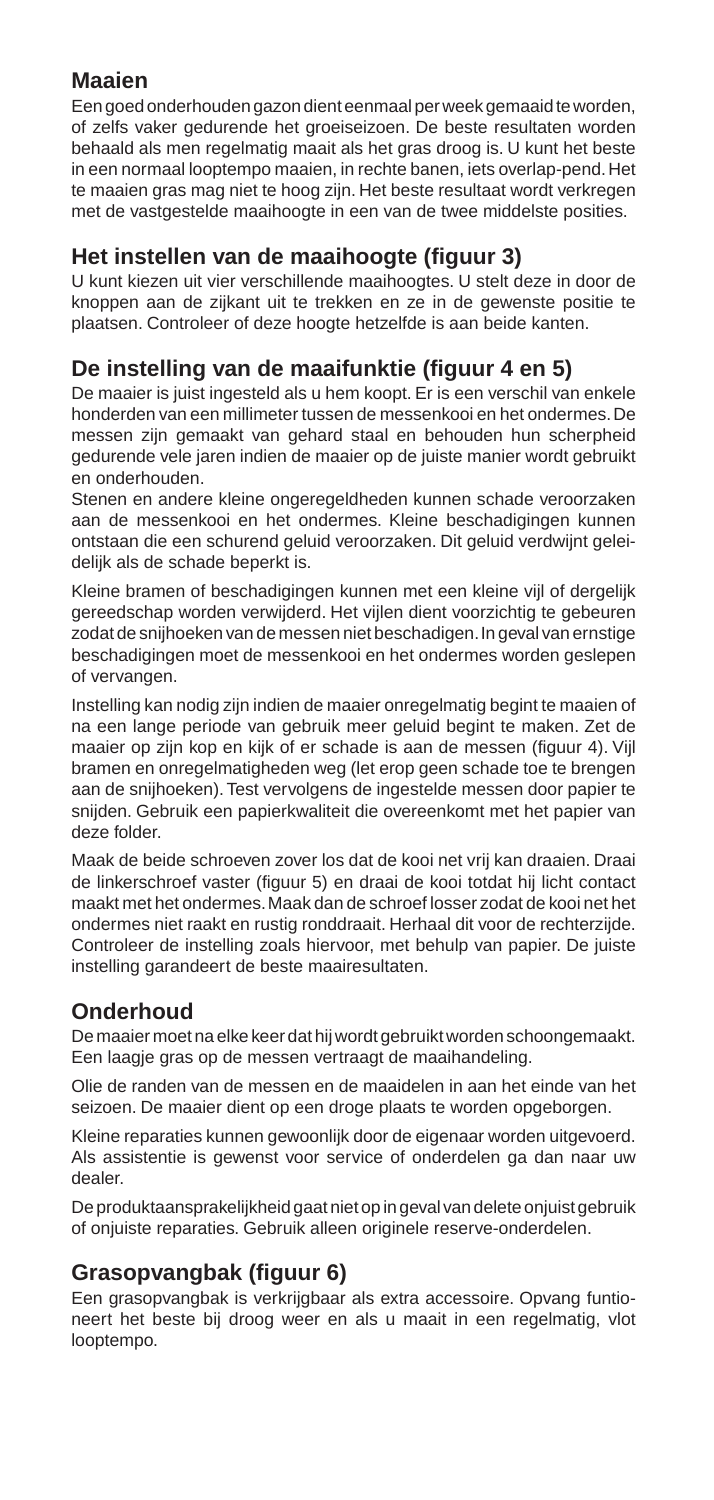

#### **NovoLette – cortacésped manual**

#### Modelo de 40 cm

El cortacésped NovoLette es un producto de calidad fabricado con gran precisión que, manteniéndolo y usándolo debidamente, durará muchos años. El cortacésped, que tiene un sistema de corte sin fricción, está diseñado para céspedes bien cuidados en chalets y similares. El NovoLette es muy manejable y no hace ruido al cortar.

#### **Para usarlo correctamente, siga las instrucciones.**



**Reglas de seguridad**

- **•** Por razones de seguridad, es necesario que todo el que utilice el cortacésped esté familiarizado con las instrucciones de uso.
- **•** No deje nunca que los niños corten ni jueguen con el cortacésped.
- **•** Antes de usarlo, controle el funcionamiento del cortacésped y asegúrese de que todos los tornillos y tuercas estén bien apretados.
- **•** Compruebe que el césped esté libre de piedras y objetos que puedan causar daños personales o materiales.
- **•** Para máxima seguridad, se deben usar gafas protectoras y zapatos gruesos con suela antideslizante.
- **•** No corte nunca el césped descalzo. Tenga cuidado al cortar en pendientes y, si es posible, corte en diagonal. Tenga cuidado al tirar del cortacésped hacia atrás.
- **•** No corte nunca cerca de niños o animales.
- **•** Corte sólo a la luz del día.
- **•** Evite cortar cuando el césped esté húmedo o resbaladizo.
- **•** Tenga cuidado al efectuar el ajuste y servicio. Se recomienda usar guantes de protección. Use siempre piezas de repuesto originales.
- **•** Cuando no se use el cortacésped, guárdelo fuera del alcance de los niños. Como el cilindro gira fácilmente y las cuchillas están afiladas, el cortacésped puede causar graves daños personales.

#### **EL ASA**

El asa se ensambla utilizando los tornillos y tuercas empacados junto a su cortacesped. (Ver fig. 1) El asa se adapta al cortacesped sujetándola verticalmente a la maquina, presionando los extremos inferiores a la vez y colocándolos en su lugar.

#### **Corte**

Un césped bien cuidado exige cortarlo una vez a la semana. Durante el periodo de crecimiento más intenso, puede ser necesario reducir los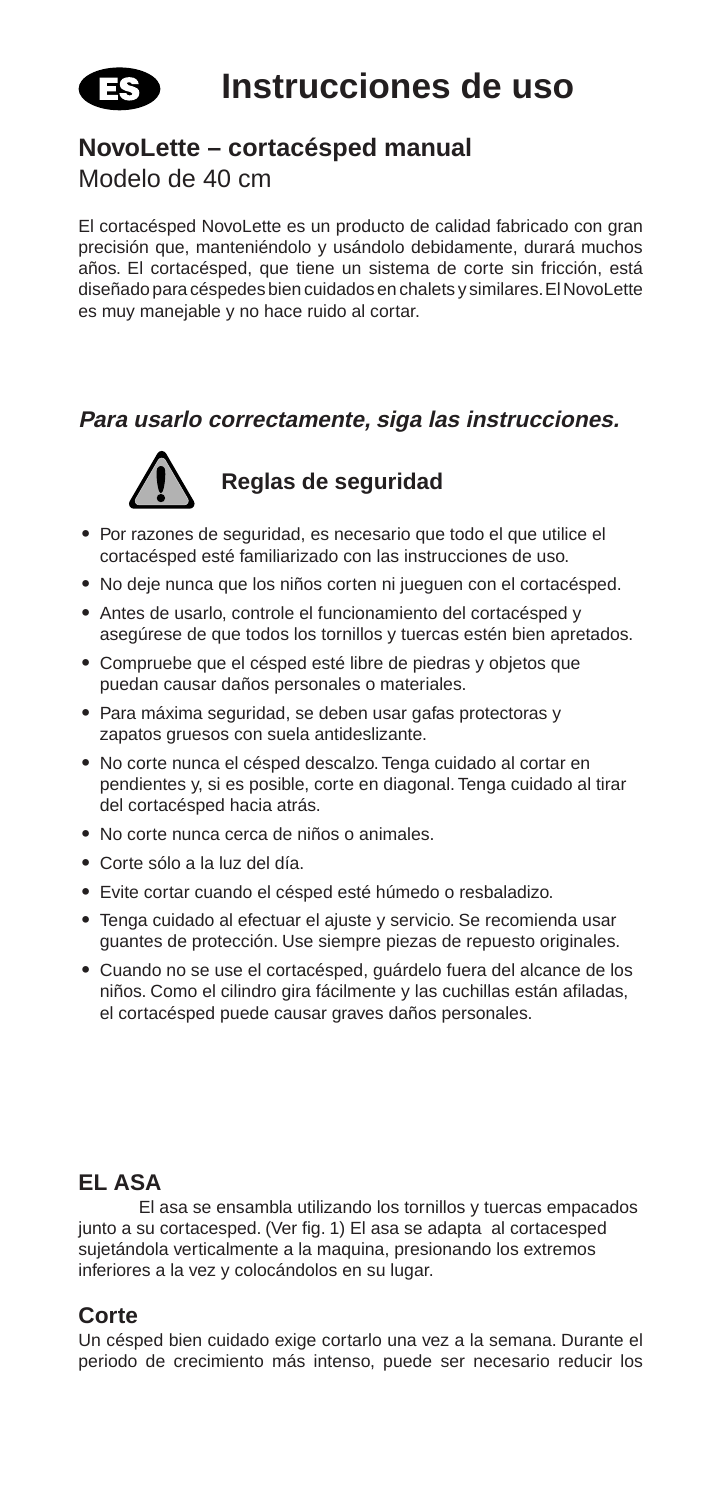intervalos de corte. El mejor resultado se obtiene cuando se corta con frecuencia con el césped seco. El césped presentará un mejor aspecto si se corta andando a velocidad normal y en bandas rectas, con un ligero sobrecorte. La altura del césped cortado no ha de ser demasiado baja. El mejor resultado se obtiene ajustando la altura en una de las posiciones intermedias.

#### **Ajuste de la altura de corte, Fig 3**

El cortacésped puede ajustarse a cuatro alturas de corte diferentes. El ajuste se efectúa tirando hacia afuera de los botones de reglaje y colocándolos en la posición deseada. Compruebe que el ajuste es igual en ambos lados.

#### **Ajuste del cilindro de corte, Figs. 4 y 5**

El cortacésped se entrega ajustado de fábrica. El juego entre el cilindro de corte y la cuchilla inferior es de unas centésimas de milímetro. Las cuchillas son de material endurecido y se mantendrán afiladas durante muchos años si el cortacésped se usa y mantiene correctamente.

Las piedras y similares pueden dañar tanto el cilindro de corte como la cuchilla inferior. Se pueden formar pequeñas mellas que producen chasquidos. Si los daños no son demasiado serios, desaparecerá el ruido al cabo de cierto tiempo.

Las mellas pequeñas se pueden eliminar con una lima de uñas o similar, según prueba adjunta. El amolado se hace con cuidado, para no estropear el filo cortante de las cuchillas. En caso de gran desgaste y daños serios, será necesario llevar el cilindro de corte y la cuchilla inferior a que los afilen, o incluso reemplazarlos.

Si después de mucho tiempo de uso el cortacésped comienza a cortar desigualmente o a hacer ruido, puede ser necesario reajustarlo. Coloque el cortacésped boca abajo, como muestra la figura 4. Localice primero los daños, si los hay, en el cilindro de corte y la cuchilla inferior. Rectifique con cuidado las desigualdades y mellas (teniendo cuidado con el filo de corte). Seguidamente, compruebe el ajuste de la cuchilla cortando un papel. Utilice papel de calidad equivalente al papel de estas instrucciones.

Afloje los dos tornillos, de forma que el cilindro de corte pueda girar libremente. Seguidamente, comience apretando el tornillo izquierdo (figura 5), al mismo tiempo que el cilindro de corte se gira hasta que quede en ligero contacto con la cuchilla inferior. Entonces afloje el tornillo de forma que el cilindro de corte sólo se separe de la cuchilla (gira silenciosamente). Repita el procedimiento en el lado derecho. Compruebe el ajuste según se indica anteriormente, usando un papel. Haciendo minuciosamente el ajuste, se obtendrá el mejor resultado de corte.

#### **Mantenimiento**

Limpie el cortacésped después de usarlo. Las acumulaciones de hierba en el cilindro de corte y la cuchilla inferior empeoran la función de corte.

Al final de la temporada, lubrique los filos de cuchillas y las piezas móviles. Guarde el cortacésped en lugar seco.

Por lo general, el usuario puede hacer reparaciones de poca importancia. Si necesita ayuda para el servicio y adquisición de piezas de repuesto, contacte al concesionario más cercano.

La legislación de responsabilidad de producto no se aplica a los daños causados por el uso o la reparación incorrectos. Emplee sólo piezas de repuesto originales.

#### **Colector de hierba, Fig. 6**

Se puede obtener un colector de hierba como accesorio. La recolección funciona mejor en tiempo seco y cortando a un ritmo uniforme y rápido.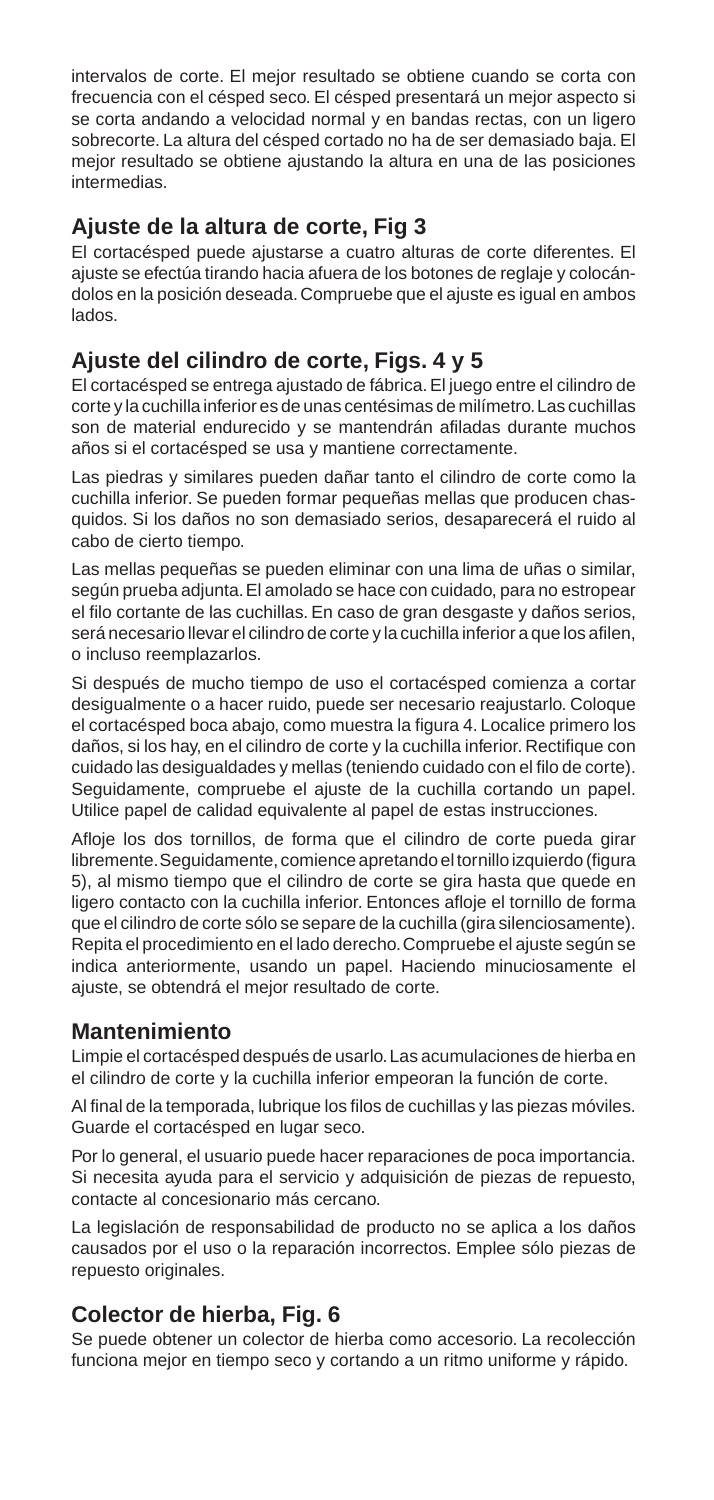

#### **NovoLette – Rasaerba manuale**

Modelli da 40 cm

Il rasaerba NovoLette e´ un prodotto di qualita´ fabricato con grande precisione. Durera´ molti anni se verra´ usato e mantenuto con una ragionevole cura. Include un sistema di taglio senza attrito, adeguato per la manutenzione di prati, ecc. NovoLette e´maneggevole e silenzioso.

#### **Seguite le istruzioni per assicurarvi un utilizzo corretto e sicuro.**



- **•** Per un utilizzo sicuro e´importante che chi usa il rasaerba conosca bene le istruzioni.
- **•** Non permettete mai ai bambini di usare o glocare con il raserba.
- **•** Prima dell´uso controllate la funzione del rasaerba e che viti e dadi siano ben serrati.
- **•** Controllate che sul prato non vi siano pietre o altri oggetti che possono causare ferimenti o danneggiare il rasaerba.
- **•** Per la miglior sicurezza dovreste indossare degli occhiali protettivi e calzature robuste con suole anti-sdrucciolo.
- **•** Non usate mai il rasaerba a piedi nudi. Quando tagliate zone in pendio state attenti e tagliate diagonalmente. Fate attenzione quando tirate indietro il rasaerba.
- **•** Non tagliate mai vicino a bambini o animali domestici.
- **•** Usate il rasaerba solo alla luce del sole.
- **•** Evitate di tagliare quando il prato e´bagnato e scivoloso.
- **•** State attenti quando resettate ed effettuate la manutenzione al rasaerba. Si consigliano sempre guanti protettivi. Usate sempre ricambi originali.
- **•** Quando il rasaerba non viene utillzzato dovrebbe essere riposto al di fuori della portata del bambini. Ricordate che il rullo ruota facilmente e che le lame sono affilate e quindi il rasaerba potrebbe causare infortunii.

#### **L´IMPUGNATURA**

L´impugnatura viene montata utilizzando i dadi e i bulloni in dotazione al rasaerba (vedi figura 1). L´impugnatura viene fissata al rasaerba tenendola verticalmente e premendo le parti piu´ basse insieme finche´ non vanno a posto.

#### **Rasatura**

Un prato ben tenuto deve essere tagliato una volta alla settimana, o anche plu´frequentemente durante la stagione della crescita. Si ottengono i migliori risultati tagliando frequentemente quando l´erba e´asciutta. La rasatura dovrebbe essere effettuata ad andatura normale, procedendo diritto davanti a se´. L´assetto per la regolazione dell´altezza di taglio non dovrebbe essere troppo basso. Si ottiene il miglior risultato regolando l´altezza di taglio in una delle due posizione intermedie.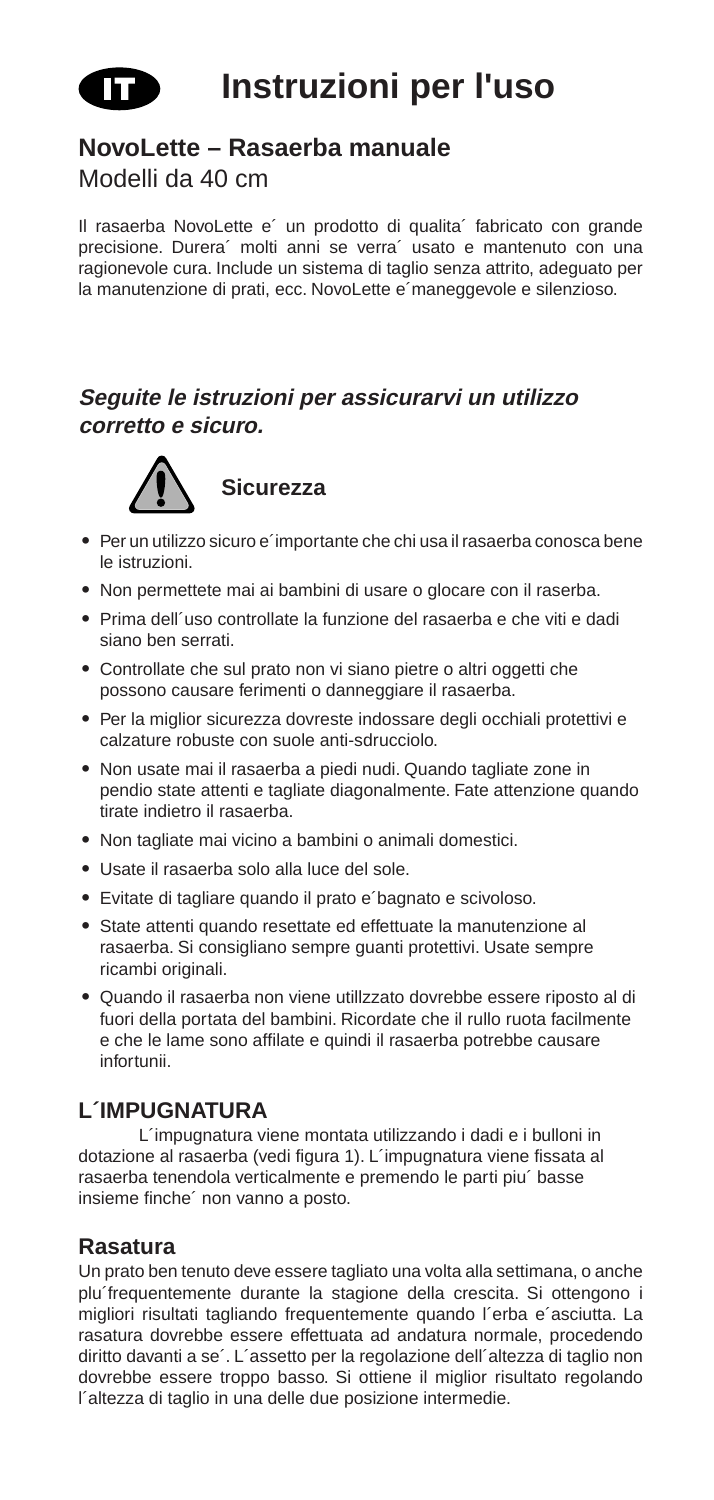#### **Regolazione dell´altezza di taglio. Figura 3**

Sono disponibili 4 diverse regolazioni dell<sup>'</sup>altezza di taglio. La regolazione viene effettuata estraendo i pomelli appositi e riposizionandoli nell´assetto desiderato. Controllate che la regolazione sia la stessa su ambo i lati.

#### **Regolazione della funzione di taglio Figg 4 e 5**

Nell´imballo il rasaerba e´gia´regolato correttamente. C´e un gioco di poche centinaia di mm tra le lame del rullo e la lama piu´bassa. Le lame sono di accialo indurito e si mantengono affilate per molti anni se il rasaerba viene usato correttamente e ben mantenuto.

Pietre ed altri oggetti possono danneggiare le lame del cilindro e la lama inferiore. In questo caso toccando un sasso si sentira´una specie di crepitio, suono che scompare gradualmente se il danno e´superficciale.

Piccole ammaccature della lama possono essere tolte usando una lima o qualcosa di simile. L´affilatura deve essere effettuata con cura in modo che il filo delle lame non venga danneggiato.

Nel caso di logorio o danneggiamento grave le lame del rullo e la lama inferiore devono essere restituite per la molatura, l´affilatura o la sostituzione.

Una regolazione puo´essere necessaria se il raserba inizia a non tagliare piu´l´erba uniformemente, oppure e´piu´rumoroso dopo un lungo periodo. In tal caso rovesciate il rasaerba e, come da figura 4 individuate il danno nelle lame. Limate irregolarita´delle lame (stando attenti a non rovinare il filo della lama). Provate poi la lama tagliando della carta. Usate un tipo di carta che equivalga a quello delle istruzioni.

Svitate ambedue le viti finche´il rullo non gira liberamente. Iniziate a stringere la vite sinistra (figura 5) e ruotate il rullo finche´non va leggermente a contatto con la lama inferiore, svitate poi la vite in modo che il rullo lasci la lama inferiore e giri lentamente. Ripetete questo procedimento a destra. Controllate nuovamente la regolazione come precedentemente, con la carta. Una regolazione accurata da´i migliori risultati di taglio.

#### **Manutenzione**

Il rasaerba dovrebbe essere pulito ogni volta che viene usato. Un deposito di grasso sulle lame limita la capacita´di taglio.

Lubrificate il filo della lama e le parti del rasaerba a fine stagione. Il rasaerba dovrebbe essere riposto in un luogo asciutto.

Le piccole riparazioni possono essere effettuate dal proprietario. Se invece e´necessaria una manutenzione oppure dei ricambi contattate il rivenditore piu´vicino.

La responsabilita´sul prodotto non viene riconosciuta in caso di uso errato del rasaerba o di una riparazione difettosa. Usate solo ricambi originali.

#### **Raccoglierba. Fig. 6**

E´disponibile come accessorio extra un raccoglierba. La raccolta funziona meglio se il clima e´asciutto ed il taglio viene effettuato uniformemente e procedendo ad andatura spedita.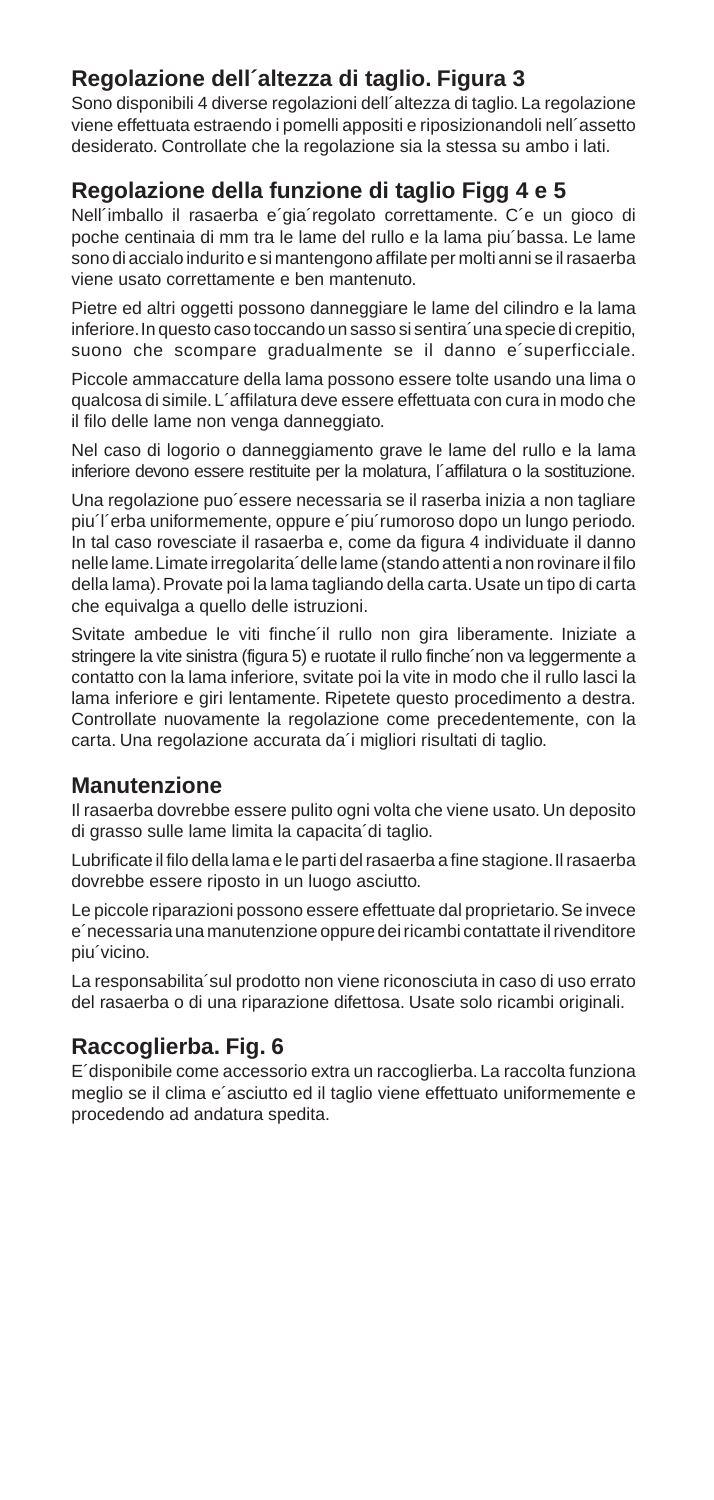

#### **NovoLette – handgräsklippare** Modell 40 cm

NovoLette handgräsklippare är en kvalitetsprodukt tillverkad med stor precision och som, rätt vårdad och använd, håller under många år. Klipparen, som har ett friktionsfritt klippsystem, är avsedd för välvårdade gräsmattor i villaträdgårdar och liknande. NovoLette är mycket lätthanterlig och själva klippningen sker tyst.

#### **För korrekt användning måste anvisningarna i bruksanvisningen följas.**



#### **Säkerhetsregler**

- **•** Av säkerhetsskäl är det nödvändigt att varje användare av handgräsklipparen känner till innehållet i bruksanvisningen.
- **•** Låt aldrig barn klippa eller leka med gräsklipparen.
- **•** Före användning kontrolleras klipparens funktion samt att skruvar och muttrar är ordentligt åtdragna.
- **•** Kontrollera att gräsmattan är fri från stenar och föremål som kan vålla person- eller maskinskador.
- **•** För bästa säkerhet bör skyddsglasögon och kraftiga skor med halkfri sula användas.
- **•** Klipp aldrig barfota. Var försiktig vid klippning i sluttningar och klipp om möjligt diagonalt. Iakttag aktsamhet när maskinen dras bakåt.
- **•** Klipp aldrig i närheten av barn och djur.
- **•** Klipp endast i dagsljus.
- **•** Undvik klippning när gräsmattan är våt och hal.
- **•** Var försiktig vid inställning och service. Skyddshandskar rekommenderas. Använd alltid originalreservdelar.
- **•** När gräsklipparen ej används, skall den förvaras oåtkomlig för barn. Eftersom cylindern roterar lätt och knivarna är vassa kan klipparen förorsaka allvarliga personskador.

#### **STYRE**

Styret sätts ihop med hjälp av de bipackade skruvarna och muttrarna, se fig. 1.Styret monteras på gräsklipparen genom att hålla det rakt upp, samtidigt som nederdelen sammanpressas och snäpps på plats, se fig. 2.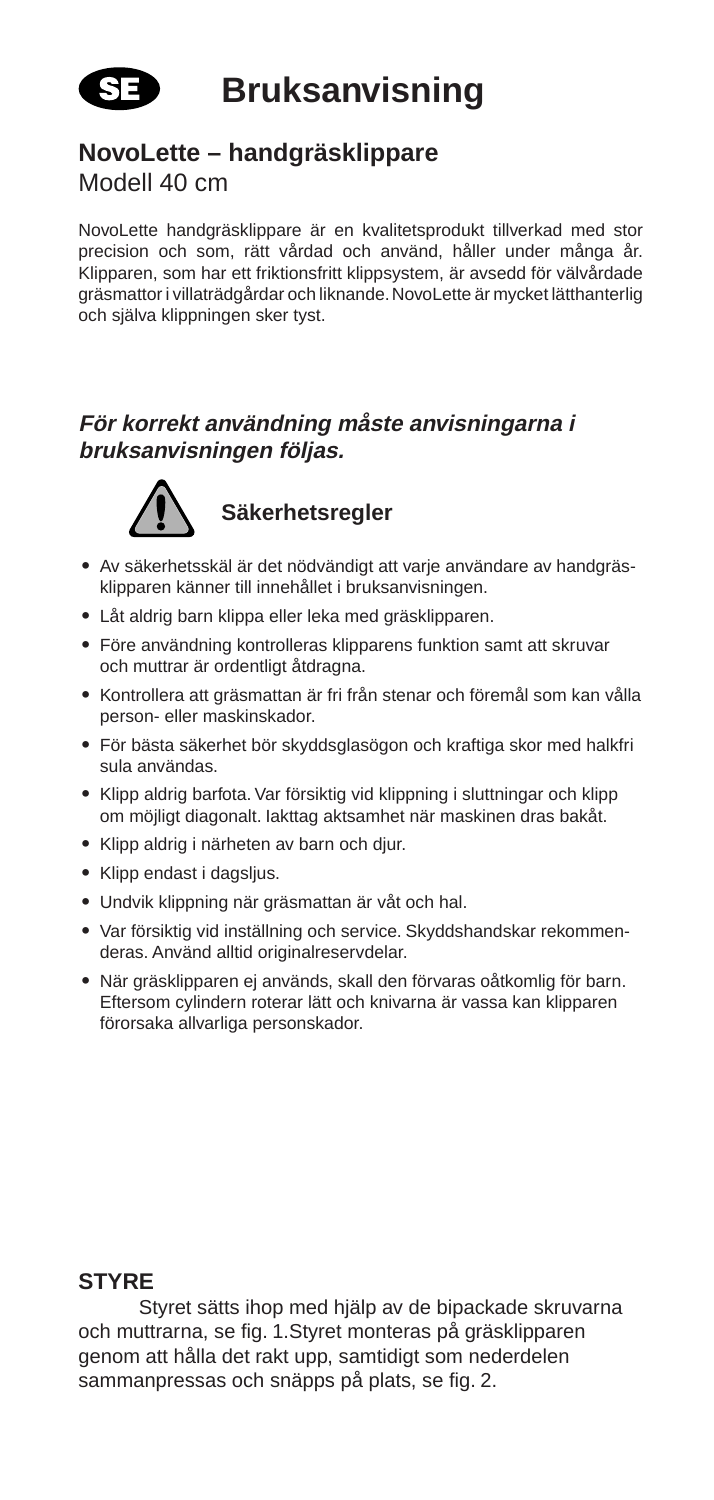#### **Klippning**

En välskött gräsmatta kräver klippning en gång per vecka. Under den starka växtperioden kan det behövas tätare intervaller mellan varje klippning. Bästa resultat erhålls om klippning sker ofta och när gräset är torrt. Klippmönstret blir renast om klippningen utföres i normal gångtakt och i raka längder, där klippen överlappar varandra. Höjden på den färdigklippta gräsmattan bör ej vara för låg. Bästa resultat erhålls med en klipphöjdsinställning på något av de två mittersta lägena.

#### **Inställning klipphöjd, Fig 3**

Gräsklipparen kan ställas in på fyra olika klipphöjder. Inställning sker genom att reglageknopparna dras ut och placeras i önskat läge. Kontrollera att inställningen är densamma på båda sidor.

#### **Justering klippfunktion, Fig 4 och 5**

Klipparen levereras injusterad från fabrik. Spelet mellan knivrulle och underkniv är några hundradels mm. Knivarna är av härdat material och håller sig skarpa under många år om gräsklipparen används rätt och sköts väl.

Stenar o dyl kan skada såväl knivrulle som underkniv. Små grader kan uppstå och ge ett knäppande ljud. Om skadorna inte är alltför stora försvinner ljudet efter hand.

Små skador (grader) kan även slipas bort med hjälp av en nagelfil el dyl. Slipning utföres försiktigt så att knivarnas klippkant ej förstörs. Vid större nedslitning och kraftiga skador måste knivrulle och underkniv lämnas in för ny rundslipning resp planslipning (eller utbyte).

Om klipparen efter en längre tids användning klipper orent eller för oväsen kan en omjustering vara nödvändig. Vänd klipparen upp och ned enl Fig. 4. Lokalisera först eventuella skador på knivrulle och underkniv. Slipa försiktigt ned ojämnheter och grader, (var aktsam om klippkanten.) Testa därefter knivinställningen genom att klippa papper. Använd en papperskvalitet som motsvarar pappret i denna anvisning.

Lossa båda skruvarna så att knivrullen nätt och jämt roterar fritt. Börja sedan med att försiktigt spänna vänster skruv (fig. 5) samtidigt som knivrullen roteras tills den kommer i lätt kontakt med underkniven. Skruven lossas därefter så att knivrullen precis lämnar underkniven (roterar tyst). Proceduren upprepas på höger sida. Kontrollera inställningen enligt tidigare med hjälp av papper. Stor noggrannhet ger bästa klippresultat.

#### **Skötsel**

Efter varje användning bör klipparen rengöras. Gräsavlagringar på knivrulle och underkniv försämrar klippfunktionen.

Vid säsongens slut smörjes kniveggar och rörliga delar. Klipparen skall förvaras torrt.

Mindre reparationer kan i regel användaren själv utföra. Behövs hjälp med service eller reservdelar kontaktas närmaste återförsäljare.

Produktansvarslagen gäller ej för skador som uppstår genom felaktig användning eller reparation. Använd endast originalreservdelar.

#### **Gräsuppsamlare, Fig 6**

Gräsuppsamlare finns som tillbehör. Uppsamling fungerar bäst i torrt väder och om klippning sker i jämn, rask gångtakt.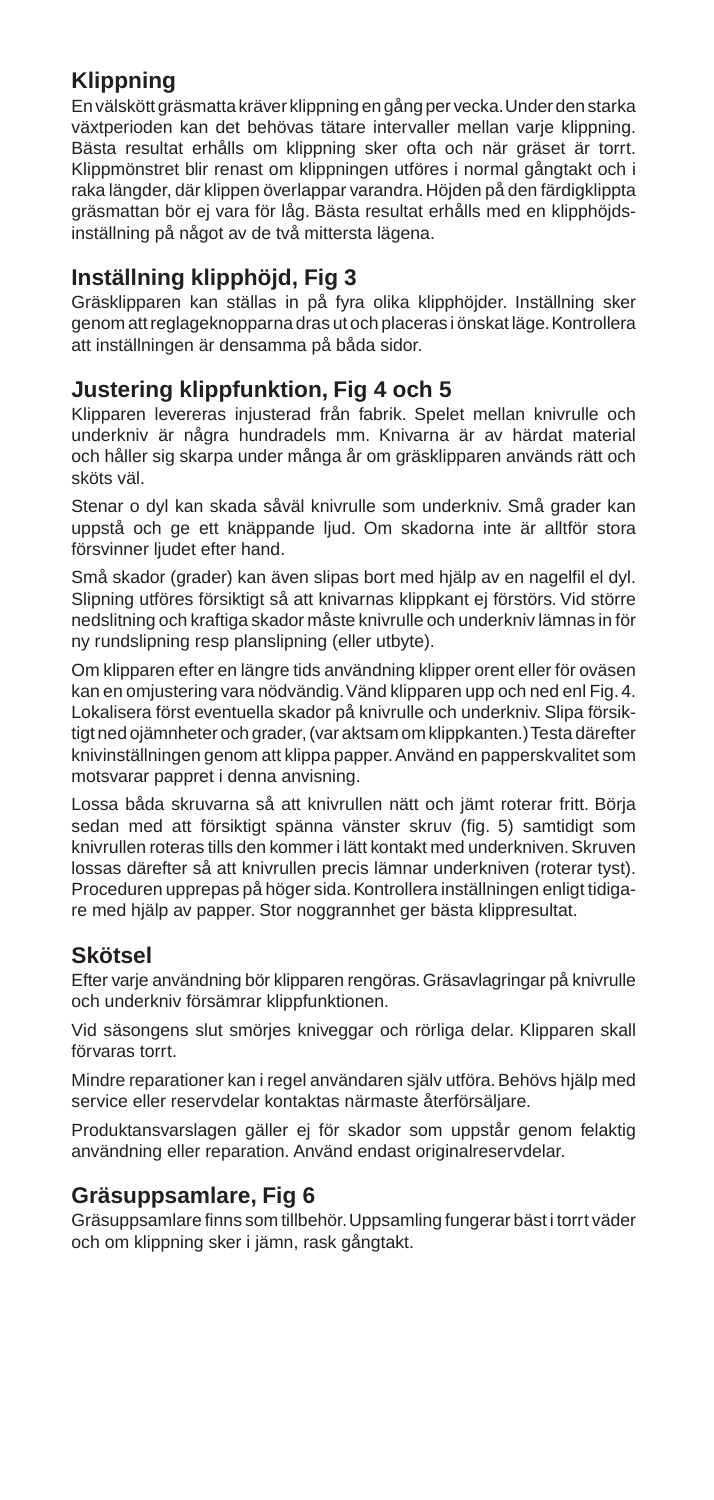

**Bruksanvisning**

## **NovoLette – håndgressklipper**

Modell 40 cm

NovoLette håndgressklipper er et kvalitetsprodukt fremstilt med høy presisjon, som med riktig vedlikehold og bruk kan holde i mange år. Klipperen, som har et friksjonsfritt klippesystem, er beregnet på velstelte gressplener i villahager og lignende. NovoLette er svært lett å bruke, og selve klippningen skjer uten støy.

#### **Følg bruksanvisningene for å bruke klipperen på riktig måte.**



#### **Sikkerhetsregler**

- **•** Av sikkerhetsgrunner er det nødvendigt at alle brukere av håndgressklipperen har gjort seg kjent med inholdet i bruksanvisningen.
- **•** La aldri barn klippe eller leke med gressklipperen.
- **•** Kontroller att klipperen fungerer før den tas i bruk. Sjekk også at skruer og mutre er skrudd skikkelig til.
- **•** Kontroller att gressplenen er fri for stein og lignende som kan føre til person- eller maskinskader.
- **•** For å oppnå best mulig sikkerhet, bør du bruke vernebriller og kraftige sko med sklisikker såle.
- **•** Klipp aldri barfot. Vær forsiktig når du klipper i skråninger, og klipp om mulig diagonalt. Utvis forsiktighet når du trekker maskinen bakover.
- **•** Klipp aldri i nærheten av barn og dyr.
- **•** Klipp bare i dagslys.
- **•** Unngå å klippe når gressplenen er våt og glatt.
- **•** Vær forsiktig ved justering og vedlikehold. Varnehansker anbefales. Bruk alltid originale reservdeler.
- **•** Når gressklipperen ikke er i bruk, må den oppbevares utilgjengelig for barn. Ettersom sylinderen lett kan rotere og knivene er skarpe, kan klipperen forårsake alvorlig personskade.

#### **STYRET**

Styret monteres med hjelp av de skruer og muttere som følger med, se fig. 1. Styret monteres på gressklipperen ved å holde det rett opp samtidig som nederdelen presses sammen og settes på plass, se fig. 2.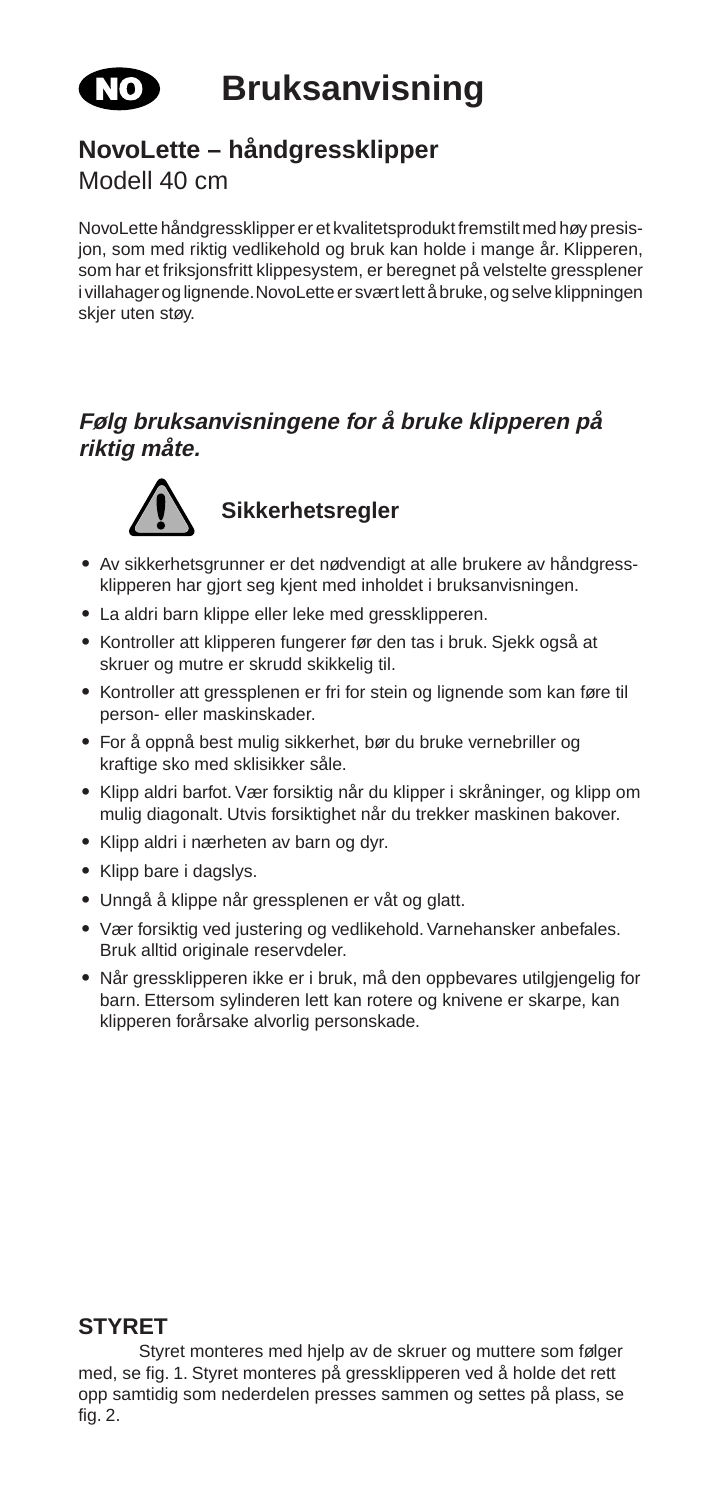#### **Klipping**

En velstelt gressplen bør klippes en gang i uken. I den sterkeste vekstperioden kan det være nødvendig å klippe oftere. Resultatet blir best om du klipper ofte, og når gresset er tørt. Klippemønsteret blir jevnest dersom klippingen foregår i normal gangfart, i rette lengder, og dersom klippelengdene overlapper hverandre. Høyden på den ferdigklipte gressplenen bør ikke være for lav. Resultatet blir best dersom klippehøyden er innstilt på en av de to midterste posisjonene.

#### **Innstilling av klippehøyde (Fig. 3)**

Gressklipperen kan stilles inn på fire forskjellige klippehøyder. Du stiller inn klippehøyden ved å dra reguleringsknappene ut og plassere dem i ønsket posisjon. Kontroller at knappene står i samme stilling på begge sider.

#### **Justering av klippefunksjon (Fig. 4 og 5)**

Klipperen leveres ferdigjustert fra fabrikk. Avstanden mellom knivrullen og underkniven er noen hundredels millimeter. Knivene er av herdet materiale og holder seg skarpe i mange år dersom gressklipperen brukes på riktig måte og blir skikkelig vedlikeholdt.

Stein og lignende kan skade både knivrullen og underkniven. Det kan oppstå små hakk, som gir en kneppende lyd. Dersom skadene ikke er altfor store, forsvinner lyden etter hvert.

Små skader (hakk) kan også slipes bort ved hjelp av en liten fil eller lignenede. Slipingen må utføres forsiktig, så ikke klippekanten på knivene skades. Ved større slitasje og kraftige skader må knivrulle og underkniv leveres inn for ny rundsliping og plansliping (eller utskifting).

Dersom klipperen etter lengre tids bruk klipper ujevnt eller bråker mye, kan en omjustering være nødvendig. Snu klipperen opp ned som vist i Fig. 4. Finn først eventuelle skader på knivrulle eller underkniv. Slip forsiktig ned ujevnheter og hakk. (Vær forsiktig med klippekanten.) Kontroller deretter knivinstillingen ved å klippe papir. Bruk en papirkvalitet som tilsvarer papiret i denne bruksanvisningen.

Løsne begge skruene slik at knivrullen så vidt kan rotere fritt. Begynn deretter med å stramme venstre skrue (Fig. 5) forsiktig, samtidig som knivrullen roteres till den så vidt kommer i kontakt med underkniven. Skruen løsnes deretter slik at knivrullen akkurat går fri av underkniven (dvs. roterer stille). Fremgangsmåten gjentas på høyre side. Kontroller innstillingen på samme måte som tidigere, ved hjelp av papir. Størst mulig nøyaktighet gir best klipperesultat.

#### **Vedlikehold**

Klipperen bør rengjøres hver gang den har vært brukt. Gressrester på knivrulle og underkniv gjør klippefunksjonen dårligere.

Når sesongen er over, smøres knivegger og bevegelige deler. Klipperen skal oppbevares tørt.

Mindre reparasjoner kan brukeren som regel utføre selv. Ta kontakt med nærmeste forhandler dersom du trenger hjelp til service eller reservedeler.

Loven om produktansvar gjelder ikke for skader somm oppstår ved feilaktig bruk eller reparasjon. Det bør bare benyttes originaldeler.

#### **Gressoppsamler (Fig. 6)**

Gressoppsamler kan fås som tilbehør. Oppsamling fungerer best i tørt vær og når klippingen foregår i jevn, rask gangfart.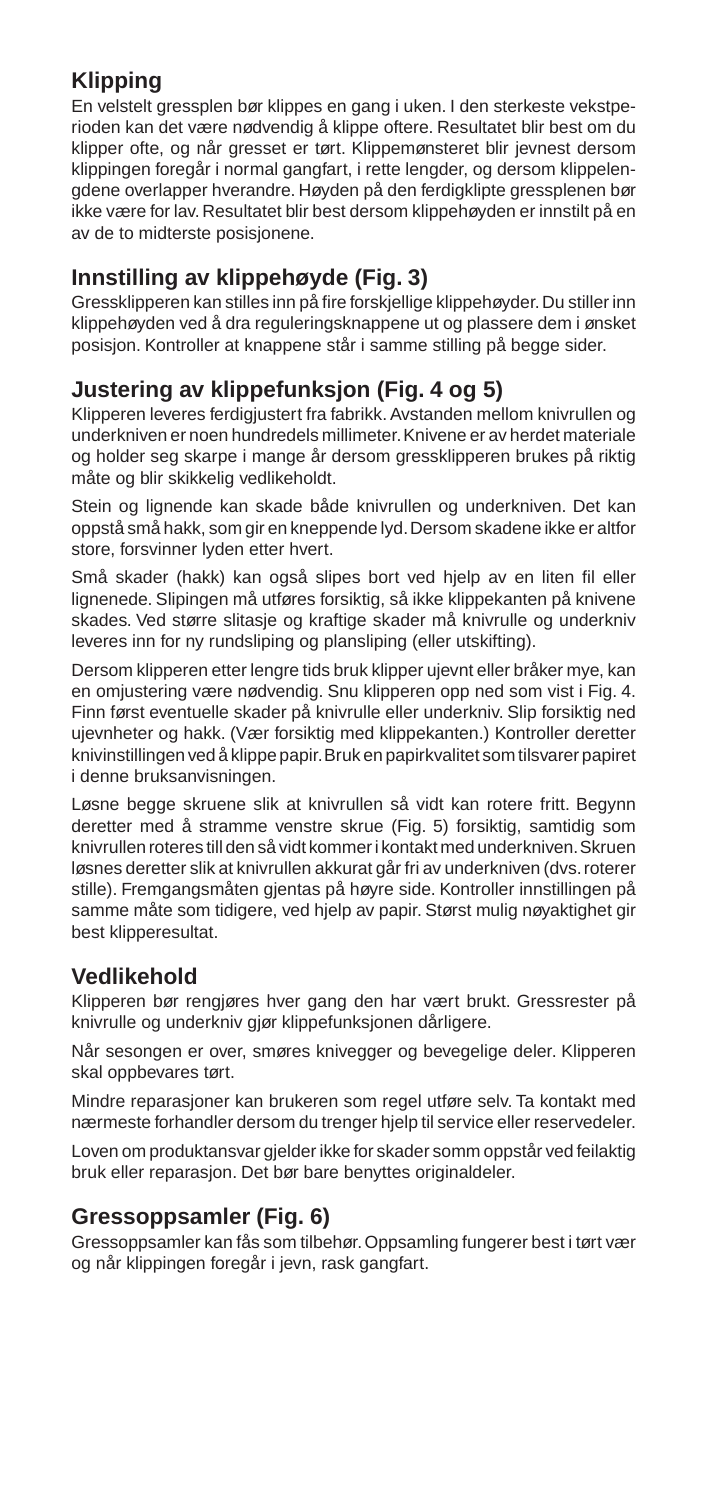

**Brugsanvisning**

#### **NovoLette – håndplæneklipper**

Modell 40 cm

NovoLette håndplæneklipper er et kvalitetsprodukt fremstillet med stor præcision og som, når den vedligeholdes og anvendes korrekt, kan holde i mange år. Klipperen, som har et friktionsfrit klippesystem, er beregnet til velplejede græsplæner i villahaver og lignende. NovoLette er let at håndtere og selve klipningen foregår meget støjsvagt.

#### **For at kunne anvende klipperen korrekt skal brugsanvisningen følges.**



#### **Sikkerhedsregler**

- **•** Af sikkerhedsmæssige grunde er det nødvendigt, at enhver, som anvender klipperen, kender indholdet i brugsanvisningen.
- **•** Lad aldrig børn klippe eller lege med klipperen.
- **•** Før anvendelse kontrolleres klipperens funktion samt at skruer og møtrikker er ordentligt fastspændte.
- **•** Kontroller at græsplænen er fri for sten og andre genstande, som kan forårsage personskade.
- **•** Der bør for sikkerhedens skyld anvendes sikkerhedsbriller og kraftige sko med glidefri såler.
- **•** Klip aldrig med bare fødder. Vær forsigtig ved klipning på skråninger og klip om muligt diagonalt. Vær forsigtig, når maskinen trækkes baglæns.
- **•** Klip aldrig når der er børn og dyr i nærheden.
- **•** Klip kun i dagslys.
- **•** Undgå klipning når græsplænen er våd og glat.
- **•** Vær forsigtig ved justering og vedligeholdelse. Det anbefales at bruge sikkerhedshandsker. Anvend altid originale reservedele.
- **•** Når plæneklipperen ikke er i brug, skal den opbevares på et for børn utilgængeligt sted. Da cylinderen roterer let og knivene er meget skarpe, kan klipperen forårsage alvorlige personskader.

#### **HÅNDTAG**

Håndtaget monteres ved hjælp af de skruer og møtrikker, der er pakket sammen med klipperen. Se fig. 1. Håndtaget monteres på plæneklipperen ved at holde det lodret samtidig med, at de nederste ender af håndtaget presses mod hinanden og sættes på plads, se fig. 2.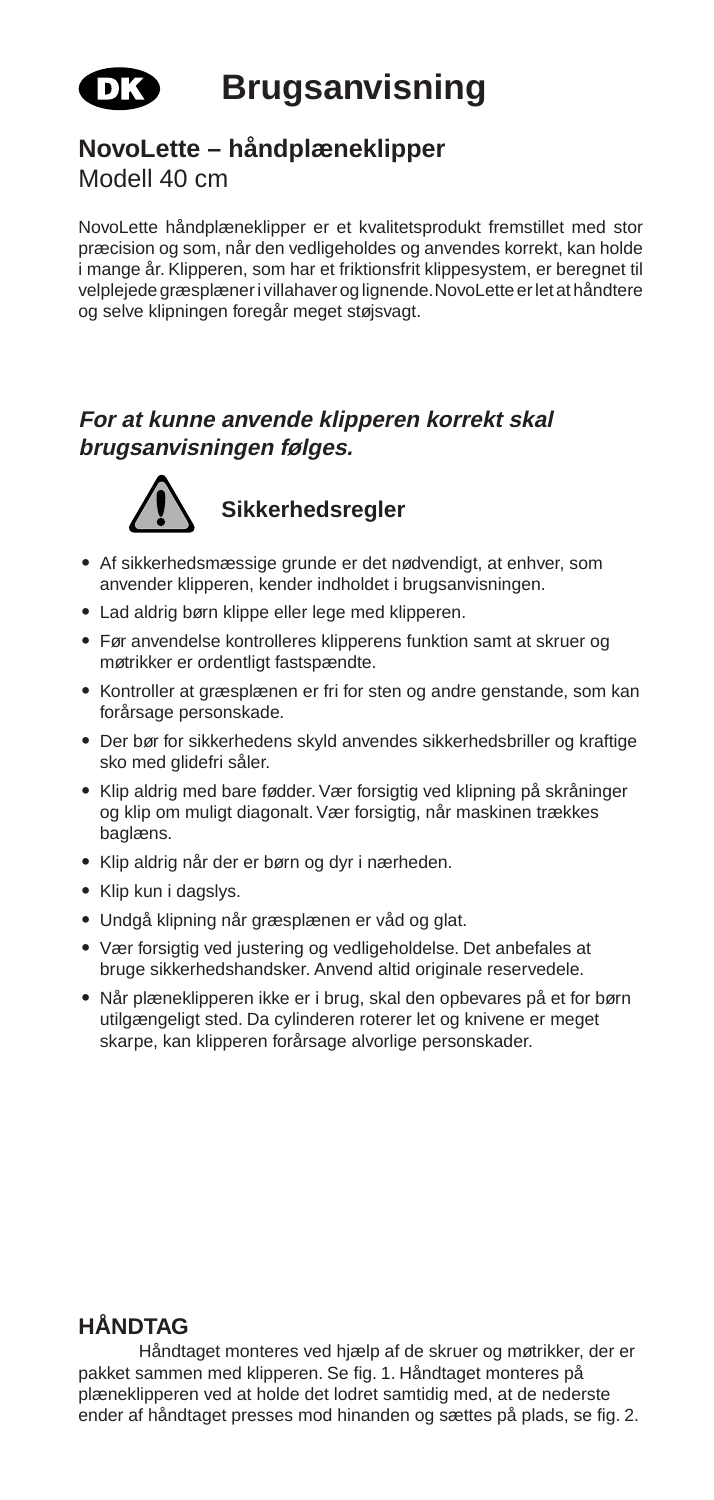#### **Klipning**

En velplejet græsplæne kræver klipning en gang om ugen. I den stærke vækstperiode er det nødvendigt med tættere intervaller mellem klipningerne. Det bedste resultat opnås ved hyppige klipninger og når græsset er tørt. Klippemønsteret bliver pænest, når klipningen foregår i normalt tempo og i lige baner, som overlapper hinanden. Højden på den færdigklippede græsplæne bør ikke være for lav. Det bedste resultat opnås med en højdeindstilling på et af de to midterste positioner.

#### **Indstilling af klippehøjde, Fig. 3**

Plæneklipperen kan indstilles i fire forskellige klippehøjder. Indstilling foretages ved at trække reguleringshåndtagene ud og placere dem i det ønskede leje. Kontroller at indstillingen er ens på begge sider.

#### **Justering af klippefunktion, Fig. 4 og 5**

Klipperen leveres justeret fra fabrikken. Afstanden mellem knivcylinder og underkniv er nogle hundrededele mm. Knivene er af hærdet materiale og holder sig skarpe i mange år, hvis klipperen anvendes korrekt og plejes godt.

Sten og lignende kan forårsage skade på såvel knivcylinder som underkniv. Der kan opstå grater, som giver en tikkende lyd. Hvis skaderne ikke er alt for store, forsvinder lyden efterhånden ved fortsat brug.

Små skader (grater) kan slibes væk ved hjælp af en fil eller lignende. Slibningen udføres forsigtigt, så knivenes klippekant ikke ødelægges. Ved større nedslidning og kraftige skader skal knivcylinder og underkniv indleveres til henholdsvis ny rundslibning og planslibning (eller udskiftning).

Hvis klipperen efter længere tids brug klipper ujævnt eller støjer, kan det være nødvendigt med en omjustering. Vend klipperen som vist i Fig. 4. Undersøg først for eventuelle skader på knivcylinder og underkniv. Slib forsigtigt ujævnheder og grater væk. (Vær forsigtig med den skarpe klippekant). Kontroller derefter knivindstillingen ved at klippe papir. Brug papir af samme kvalitet som papiret i denne anvisning.

Løsn begge skruerne, således at knivcylinderen let og jævnt roterer frit. Begynd med forsigtigt at spænde venstre skrue (Fig. 5) samtidig med at knivcylinderen roterer - til den kommer i let kontakt med underkniven. Skruen løsnes derefter, så knivcylinderen lige præcis slipper underkniven (roterer lydløst). Proceduren gentages på højre side. Kontroller indstillingen som tidligere ved hjælp af papir. Absolut nøjagtighed giver det bedste klipperesultat. Ved korrekt indstilling skal papiret kunne klippes langs hele underknivens længde.

#### **Vedligeholdelse**

Klipperen bør rengøres hver gang den har været i brug. Græsaflejringer på knivcylinder og underkniv forringer klippefunktionen.

Når sæsonen er slut, smøres knivsæggene og bevægelige dele. Klipperen skal opbevares tørt.

Mindre reparationer kan brugeren som regel selv udføre. Er der behov for hjælp til service eller reservedele, kontaktes nærmeste serviceværksted.

Reklamationsretten gælder ikke for skader, som er opstået ved fejlagtig anvendelse eller reparation. Brug kun originale reservedele.

#### **Græsopsamler, Fig. 6**

Græsopsamler findes som tilbehør. Opsamling fungerer bedst i tørt vejr og når klipningen sker i et jævnt og raskt tempo.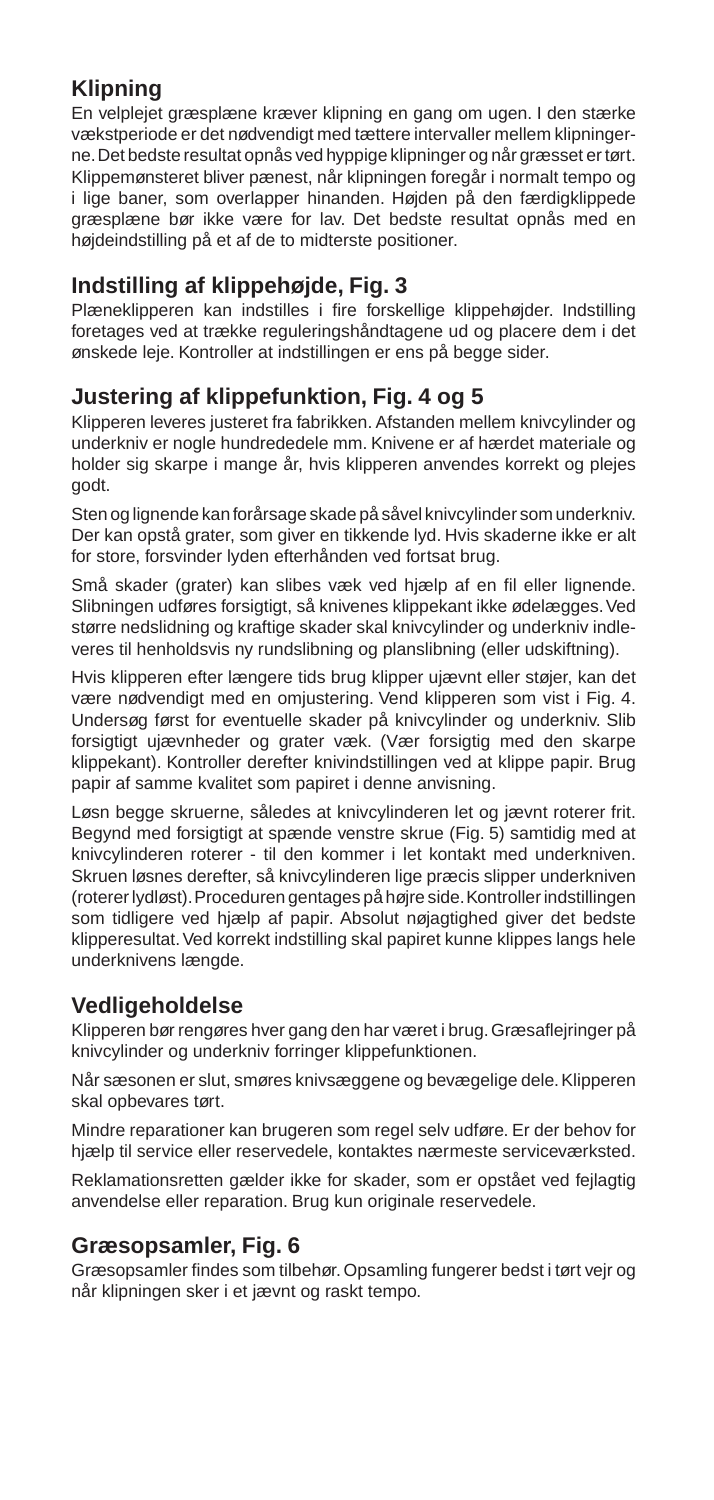

#### **NovoLette – Käsiruohonleikkuri**

Malli 40 cm

NovoLette käsiruohonleikkuri on huolellisesti valmistettu laatutuote, joka oikein hoidettuna ja käytettynä kestää monta vuotta. Se on leikkuri, jossa on kitkaton leikkuurakenne, ja se on tarkoitettu hyvin hoidetuille nurmipinnoille. NovoLette on hyvin kevyt käsitellä ja itse leikkuu tapahtuu lähes äänettömästi.

#### **Mukana seuraa käyttöohjekirja.**



#### **Turvallisuussäännöt**

- **•** Jokaisen käyttäjän tulee turvallisuussyistä tutustua käyttöohjeisiin.
- **•** Varoitus: älä anna lasten leikkiä ruohonleikkurilla.
- **•** Ennen käyttöönottoa tarkista, että olet kiristänyt kaikki ruuvit ja mutterit asianmukaisesti.
- **•** Huolehdi, että nurmikolla ei ole kiviä eikä esineitä, jotka voivat aiheuttaa kone- tai henkilövaurioita.
- **•** Ehdotamme, että turvallisuutta lisätäksesi käytät suojalaseja sekä karkeakuvioisia jalkineita.
- **•** Älä käytä leikkuria paljain jaloin.
- **•** Leikatessasi viettävän nurmikon pintaa työnnä leikkuria hieman vinottain.
- **•** Ole tarkkaavainen vetäessäsi konetta taaksepäin.
- **•** Älä käytä leikkuria lasten tai lemmikkieläinten leikkiessä nurmikolla.
- **•** Leikkaa ainoastaan päivällä, ei pimeässä.
- **•** Vältä leikkuuta ruohomaton ollessa märkä tai liukas.
- **•** Säätäessäsi ja huoltaessasi leikkuulaitetta noudata erityistä varovaisuutta. Tällöin suositellaan käytettäväksi suojakäsineitä.
- **•** Käytä aina alkuperäisvaraosia.
- **•** Kun ruohonleikkuria ei käytetä, pidä se poissa lasten ulottuvilta. Tämä siitä syystä, että leikkulaite on vapaasti pyörivä ja terät erityisen kestävää materiaalia. Väärin varastoituna seurauksena voi olla henkilövahinko.

#### **OHJAINAISA**

Ohjainaisa kootaan kuvan mukaisesti käyttäen pakkauksessa olevia alkupereräisiä ruuveja ja muttereita. Ohjainaisa asennetaan ruohonleikkuriin pystysuorassa asennossa. Samanaikaisesti aisan alaosaa puristetaan varovaisesti sisäänpäin, ja ohjainaisa asetetaan leikkurissa oleviin ohjainaisaloviin.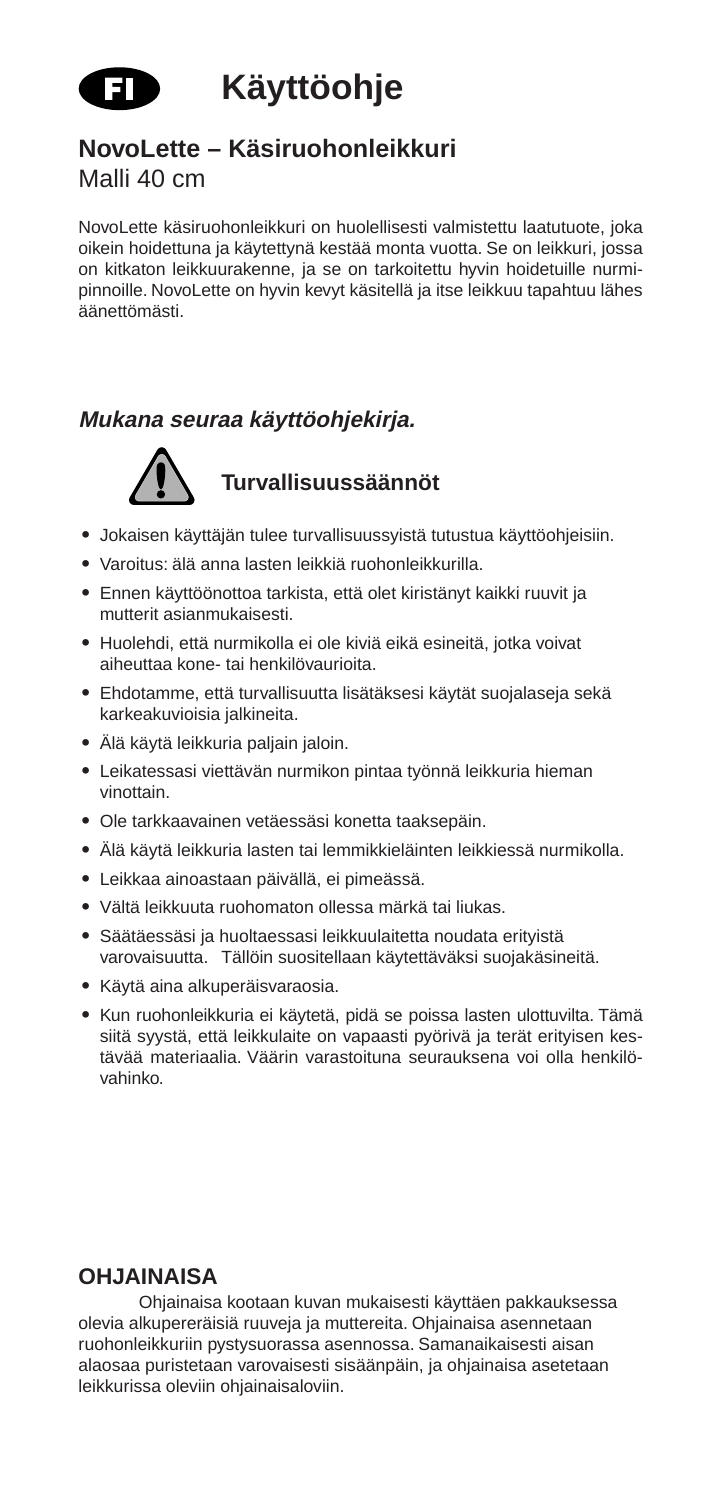#### **Leikkuu**

Hyvin hoidettu ruohomatto vaatii leikkuun kerran viikossa. Voimakkaan kasvukauden aikana tarvitaan tiheämpää leikkuuta. Paras leikkuutulos saadaan leikatessa usein ja silloin kun ruohomatto on kuiva. Leikkuujälki on puhdas, jos leikkuu tapahtuu kävelyvauhtia ja suoraan, jolloin leikkuu tapahtuu aina samansuuntaisesti. Leikatun nurmipinnan ei tule olla liian pitkää. Paras leikkutulos saadaan, kun leikkuukorkeus on säädetty jompaan kumpaan keskimmäisistä säätönupeista.

#### **Leikkuukorkeuden säätö**

Leikkulaite voidaan säätää neljään (4) eri leikkuukorkeuteen. Säätö tapahtuu vetämällä säätönappulat ulos ja siirtämällä ne haluttuun korkeuteen. Tarkista, että molemmat puolet ovat samalla korkeudella.

#### **Leikkurin tarkistaminen**

Ruohonleikkuri tarkistetaan tehtaalla. Leikkuurullan ja alaterän väli on ainoastaan millimetrin sadasosia. Terät ovat karkaistua materiaalia, ja pysyvät tehokkaan terävinä oikein hoidettuina useita vuosia.

Kivet ja muut esineet voivat vahingoittaa sekä terärullaa että alaterää, jolloin leikkuulaitteen astekulma muuttuu ja leikkulaite päästää napsahtavan äänen.

Jos aiheutunut vahinko ei ole suuri, ääni häviää itsestään. Pienet vahingot voidaan korjata viilaamalla leikkuuterät. Teroitus tulee suorittaa huolellisesti vahingoittamatta terien leikkuureunaa. Suuremman vahingon tapahduttua terärulla ja alaterä tulee uusia.

Jos leikkuri pidemmän käyttöajan jälkeen leikkaa epätyydyttävästi tai meluaa, on leikkuulaite säädettävä uudestaan. Käännä leikkuri ylösalaisin kuvan 4 mukaisesti. Paikallista ensin mahdolliset terärullan sekä alaterän vahingot. Hio pois epäpuhtaudet ja mahdolliset sirut, varo terälaitteen reunaa. Suorita tämän jälkeen testi leikkaamalla paperia. Käytä paperilaatua, joka on käyttöohjekirjan paperilaatua vastaavaa.

Lukitse molemmat ruuvit niin (kuvan 5) että leikkuurulla juuri ja juuri pyörii vapaasti. Aloita varovasti vapauttamaan vasemman puoleista ruuvia samanaikaisesti kun leikkuurulla pyörii, kunnes se kevenee ja koskettaa alaterää. Ruuvi lukitaan senjälkeen niin, että terärulla juuri ja juuri on irti alaterästä. Menettely uusitaan samoin oikealla puolella.Tarkasta toimivuus em. tavalla, paperia avuksi käyttäen. Suorita tehtävät huolellisesti, se takaa parhaan lopputuloksen.

#### **Hoito**

Käytön jälkeen puhdista leikkuri huolellisesti. Poista ruohokerrostumat terärullasta sekä alaterästä, ne heikeintävät leikkuutulosta.

Rasvaa kauden jälkeen terälaakerit sekä liikkuvat osat. Varastoi leikkuri kuivassa paikassa.

Pienemmät korjaukset voit suorittaa itse. Kun tarvitset huoltoapua tai varaosia, ota yhteys lähimpään Metsä & Puutarha-jälleenmyyjään.

Tuotevastuulaki ei kata itseaiheutettuja vahinkoja tai vahinkoja, jotka ovat aiheutuneet väärästä korjaustavasta. Käytä aina alkuperäisvaraosia.

#### **Ruohonkerääjä**

Ruohonkerääjä on saatavissa lisävarusteena. Ruohonkerääjä toimii parhaiten leikattaessa kuivaa ruohoa tasaisesti kävelyvauhdilla.